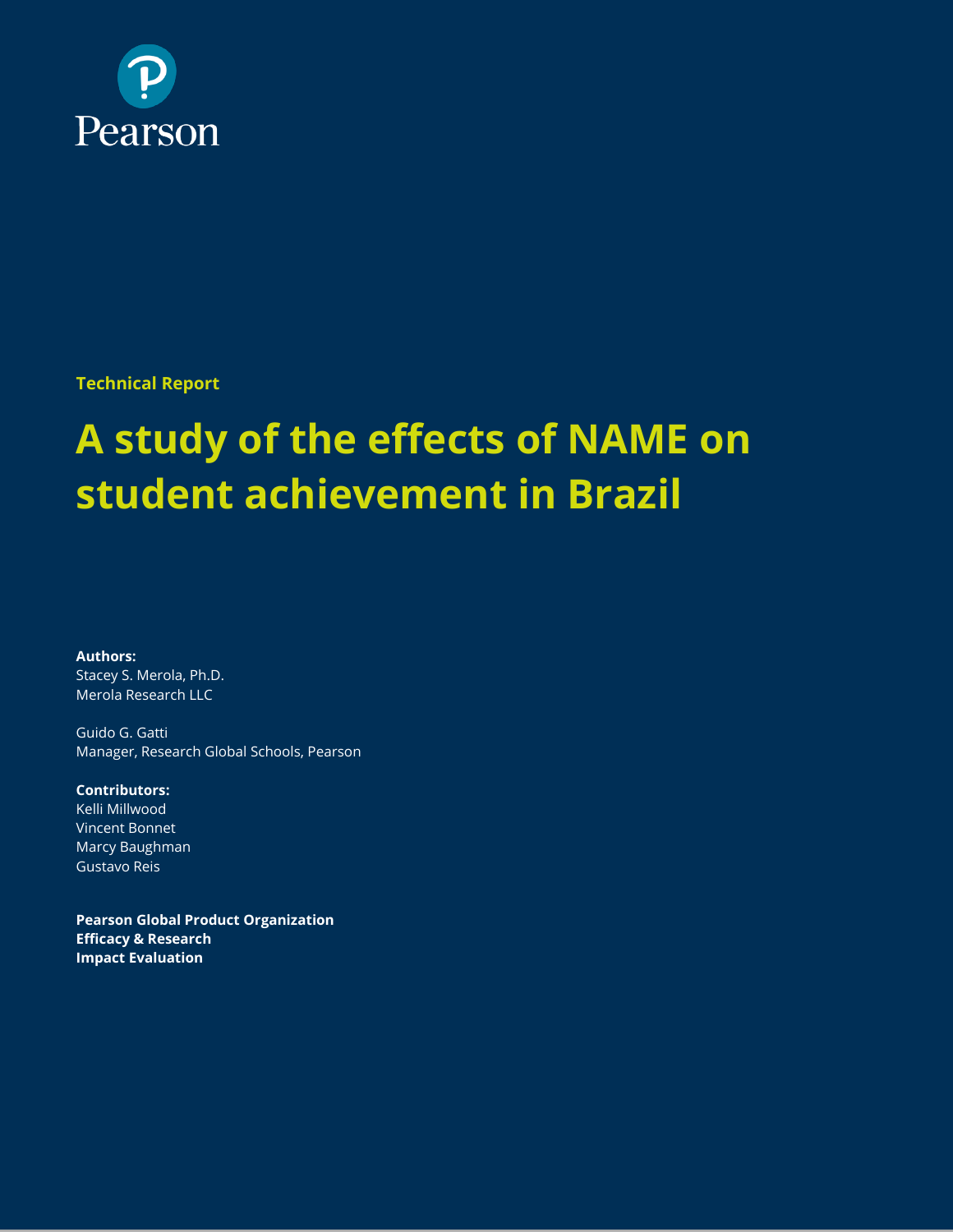

# **Table of Contents**

[Executive Summary](#page-3-0)

[Overview of NAME](#page-3-1) [Intended Outcomes](#page-3-2) [Research Question](#page-3-3) [Key Findings](#page-3-4)

[Introduction](#page-5-0)

[Background](#page-5-1) [Description of NAME](#page-5-2) [The Present Study](#page-7-0)

#### [Method](#page-8-0)

[NAME School Selection](#page-8-1) [Comparison School Selection](#page-8-2) [Participants](#page-9-0) [Data Collection](#page-10-0) [Outcome Measures](#page-10-1)

[Results](#page-12-0)

[Grade 5](#page-12-1) [Grade 9](#page-13-0)

[Discussion](#page-14-0)

[Generalizability of Findings](#page-14-1) [Limitations](#page-14-2)

#### [References](#page-15-0)

[Tables](#page-16-0)

[Table 1. Elementary 1 NAME Schools](#page-16-1) Matching Process [Table 2. Elementary 2 NAME Schools Matching Process](#page-17-0) [Table 3. Socio-economic Status 2011-13 Grade 5](#page-17-1) [Table 4. Socio-economic Status Grade 9](#page-18-0) [Table 5. Level of Complexity Grade 5](#page-18-1) [Table 6. Level of Complexity Grade 9](#page-18-2) [Table 7. School Management Complexity Indicator Level Descriptions](#page-19-0) [Table 8. IDEB 2009 Group Statistics Grade 5](#page-19-1) [Table 9. IDEB 2011 Group Statistics Grade 9](#page-20-0) [Table 10. Matched Group Statistics and Model Parameters for Grade 5 Math](#page-20-1) [Table 11. Matched Group Statistics and Model Parameters for Grade 5 Portuguese](#page-21-0)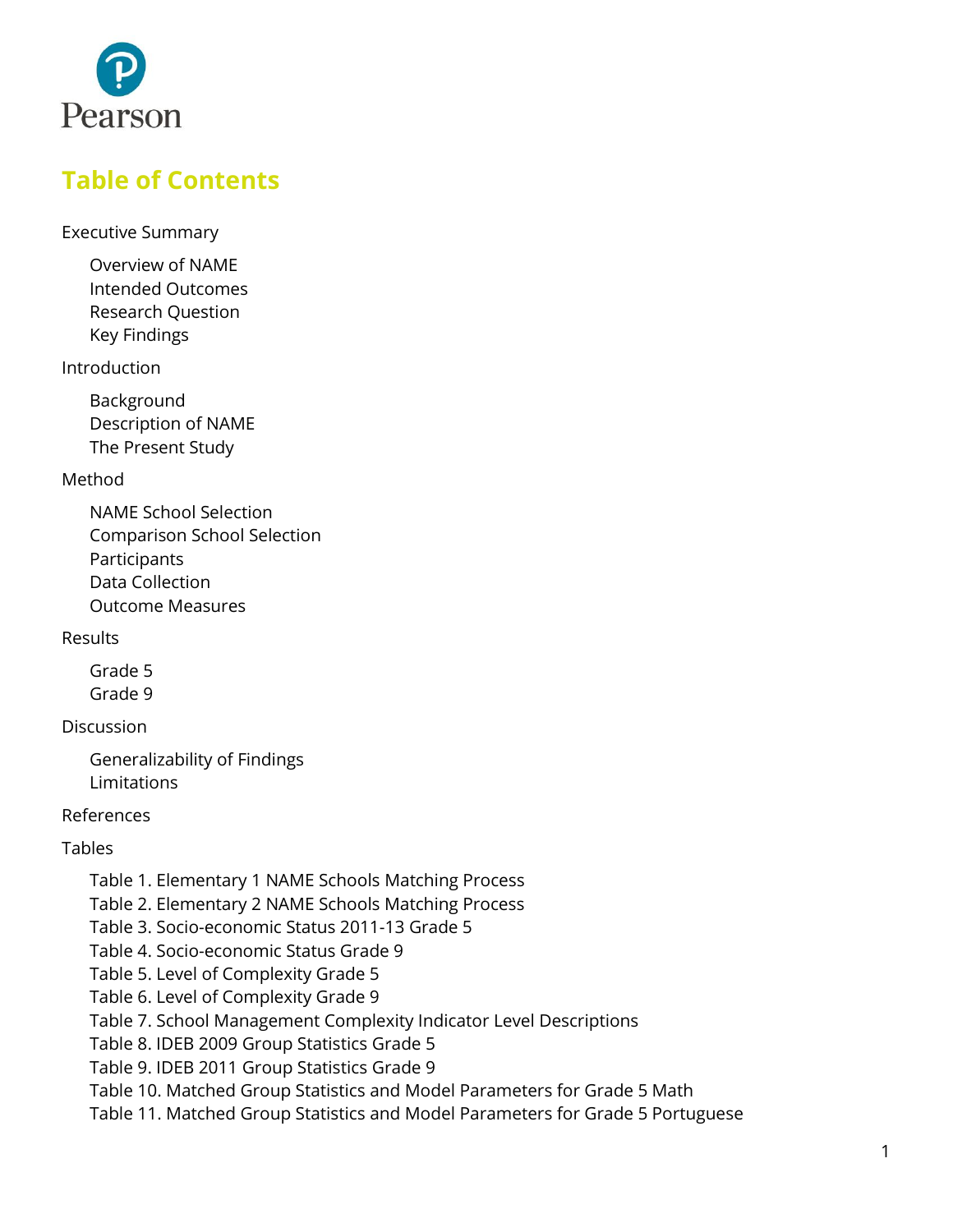

[Table 12. Matched Group Statistics and Model Parameters for Grade 9 Math](#page-21-1) [Table 13. Matched Group Statistics and Model Parameters for Grade 9 Portuguese](#page-22-0)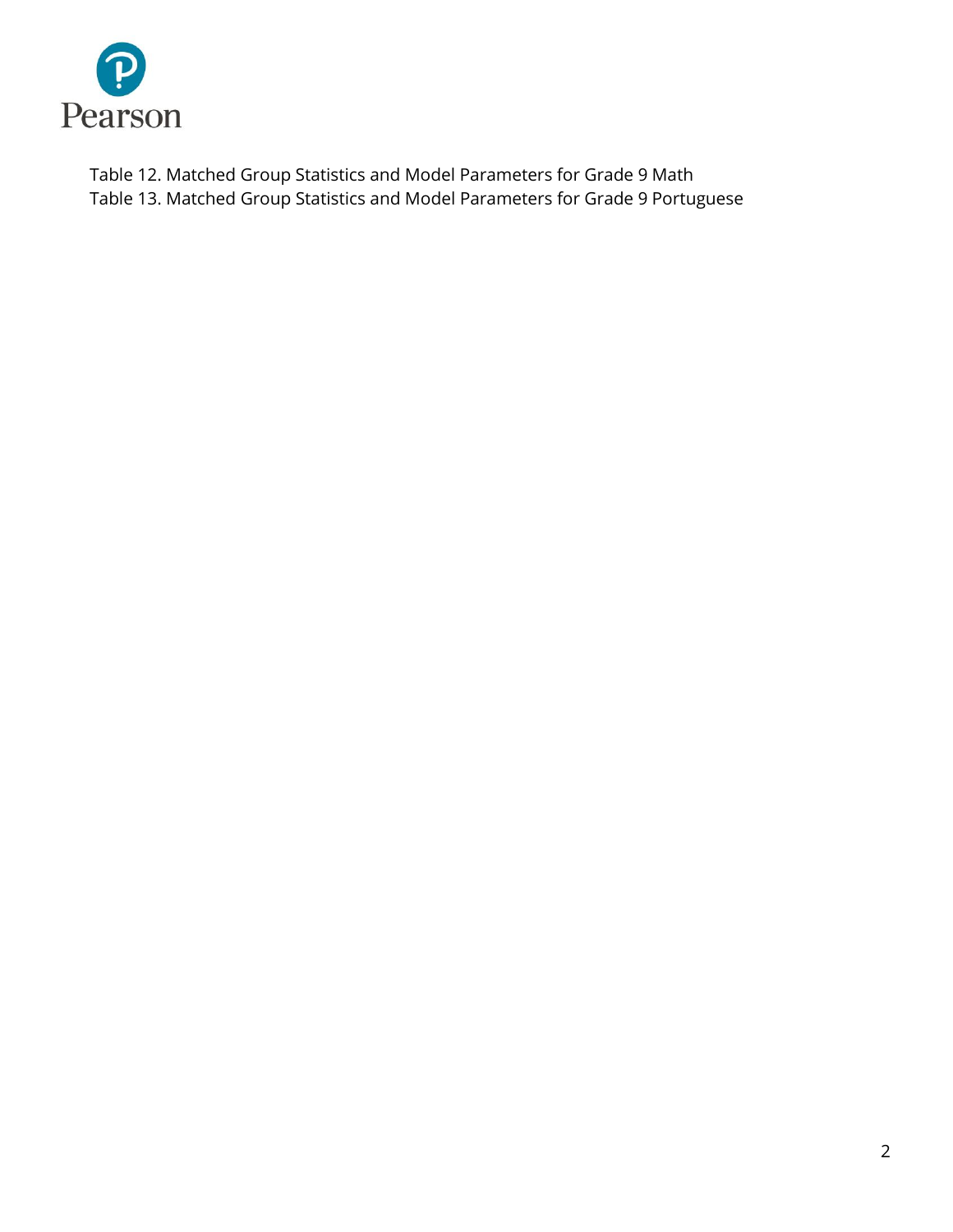

# <span id="page-3-0"></span>**Executive Summary**

This research effort, conducted in 2017, analysing 2015 student assessment data, attempted to determine whether grade 5 and 9 NAME students have higher rates of performance on Prova Brasil (mathematics and Portuguese). A quasi-experimental design was applied, where NAME schools were matched with similar schools that did not implement NAME.

#### <span id="page-3-1"></span>**Overview of NAME**

NAME is a learning system for public-school students from kindergarten to the ninth grade designed to meet the requirements of laws and guidelines created by the Brazilian Government. The curriculum covers the subjects of Portuguese, math, science, history, geography, alphabetization, English, and arts. Preparation materials for the main Brazilian external academic exams, ANA (reading, writing, and math) and Prova Brasil (Portuguese and math), are also provided.

#### <span id="page-3-2"></span>**Intended Outcomes**

Though the NAME curriculum covers a range of subject areas, this study focuses on academic achievement in Portuguese and mathematics. Specifically, Portuguese and mathematics achievement at grades 5 and 9 as measured by the Prova Brasil are the outcomes this research investigates.

#### <span id="page-3-3"></span>**Research Question**

The following research question is assessed in this study:

Do grade 5 and grade 9 students exposed to the NAME learning system from 1st and 6th grade, demonstrate higher achievement in Portuguese and mathematics, compared to a matched group of schools' students not exposed to NAME, as measured by national achievement assessments?

#### <span id="page-3-4"></span>**Key Findings**

Results of the analyses indicated that in 2015, 5th and 9th grade students in NAME schools scored statistically significantly higher than comparison school students in both mathematics and Portuguese.

- 1. Fifth grade students who had received NAME since first grade, from schools already using NAME, outscored students from similar schools (matched on 2009 IDEB, 2013 SES, and 2015 school complexity) by 4 points on the Prova Brasil Portuguese assessment and 11 points on the Prova Brasil math assessment in 2015.
- 2. Ninth grade students who had received NAME since sixth grade, from schools already using NAME, outscored students from similar schools (matched on 2011 IDEB, 2013 SES, and 2015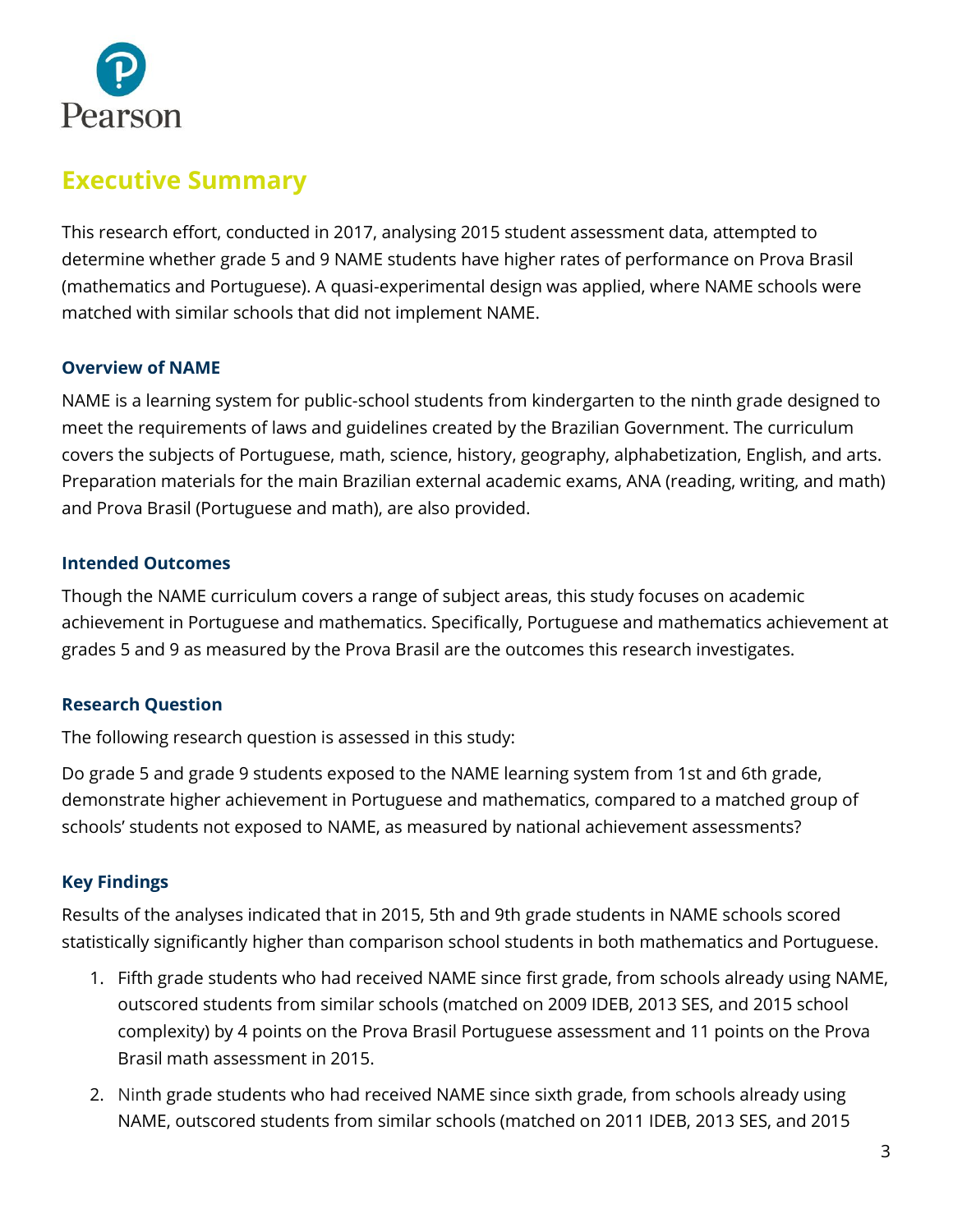

school complexity) by 3 points on the Prova Brasil Portuguese assessment and 6 points on the Prova Brasil math assessment in 2015.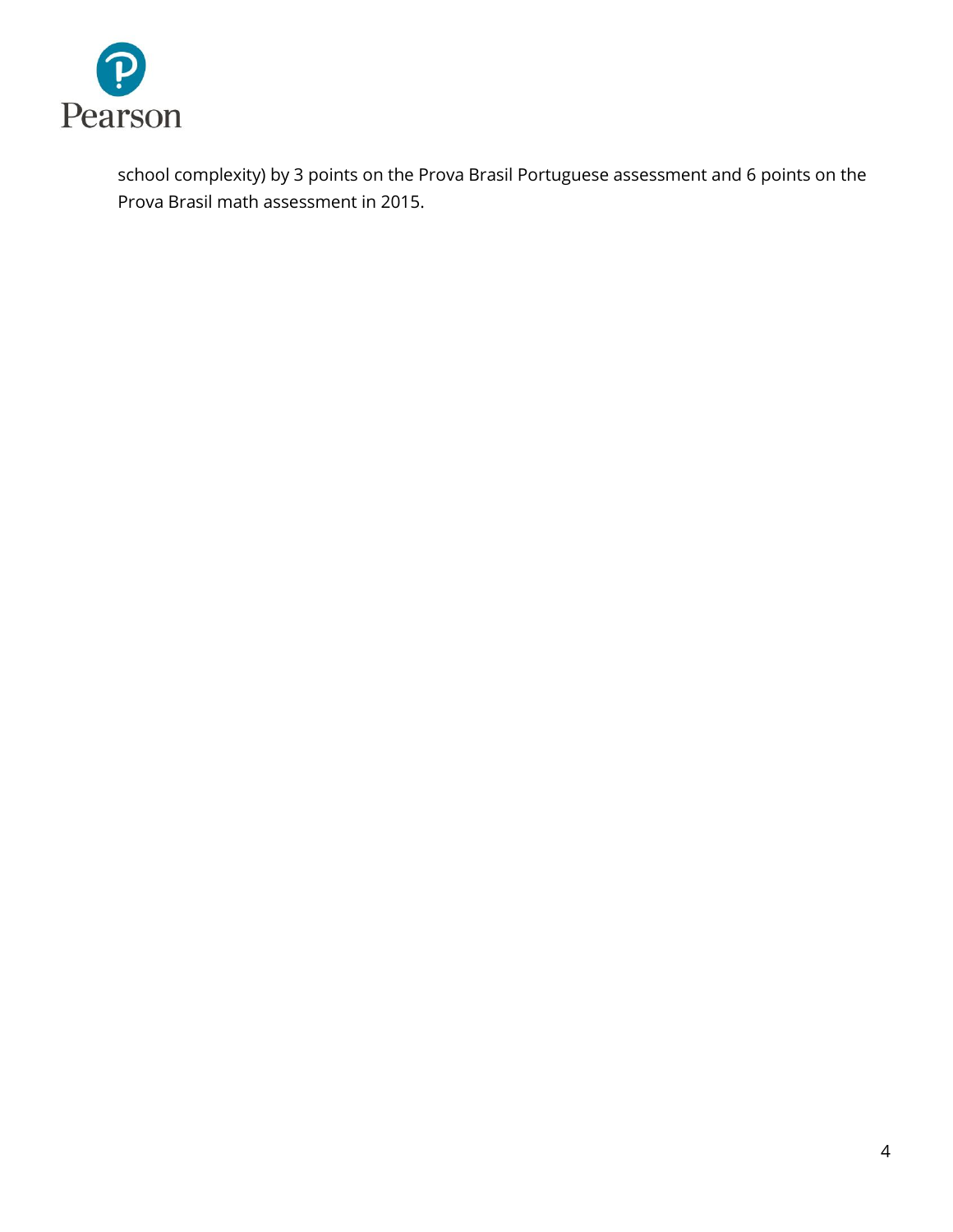

# <span id="page-5-0"></span>**Introduction**

As a learning system for public schools in Brazil, Núcleo de Apoio a Municípios e Estados (NAME) is a solution dedicated to students from low-income backgrounds, whose parents cannot afford private school fees. In Brazil, it is very common for higher income families to enroll their children in private schools. The public educational system for K-12 has a very bad reputation due to low investment in public education and typically lower student achievement. This study investigates whether students in public schools implementing NAME demonstrate higher achievement on the 2015 national standardized exam, Prova Brasil, compared to students in public schools not implementing NAME.

#### <span id="page-5-1"></span>**Background**

In education in Brazil, a Sistema de Ensino (i.e. learning system) is an integrated business solution designed for educational institutions and their educational environment, which optimizes teaching and learning through diagnosis, customization, implementation and monitoring of a particular set of dynamic educational resources and tools. NAME began in 1999, establishing pedagogical partnerships with public schools in a few cities in the state of São Paulo. Based on the success of the set up in those locations, today NAME has expanded to cover all the Brazilian regions, in 89 municipalities, with over 114,000 students.

NAME's commitment is to provide K-9 students of public municipalities the most advanced pedagogical, technological and administrative resources, always seeking to offer quality public education. The program consists of rendering services through the use of didactic material according to the Law of Basic Education Guidelines, the National Curriculum Parameters and the National Curriculum References, together with pedagogic consultancy, continued distance education, support service to inclusive education and also education technologies.

#### <span id="page-5-2"></span>**Description of NAME**

Respecting laws and guidelines defined by the Brazilian Government, NAME provides a learning system from kindergarten to the ninth grade for primary and secondary public schools. NAME is contracted by the municipalities through a bidding process. Each bid reflects the need of the municipality as defined by the Secretary of Education. The contract is annual and may be renewed each year. Aware of the diversity of educational proposals in a country of continental dimensions and committed to quality education for all, NAME provides educational solutions that can be tailored to different orientations of education departments.

NAME can be implemented in three segments of primary education: kindergarten, Elementary 1 (Fundamental 1: first to fifth grades), Elementary 2 (Fundamental 2: sixth to ninth grades). For each of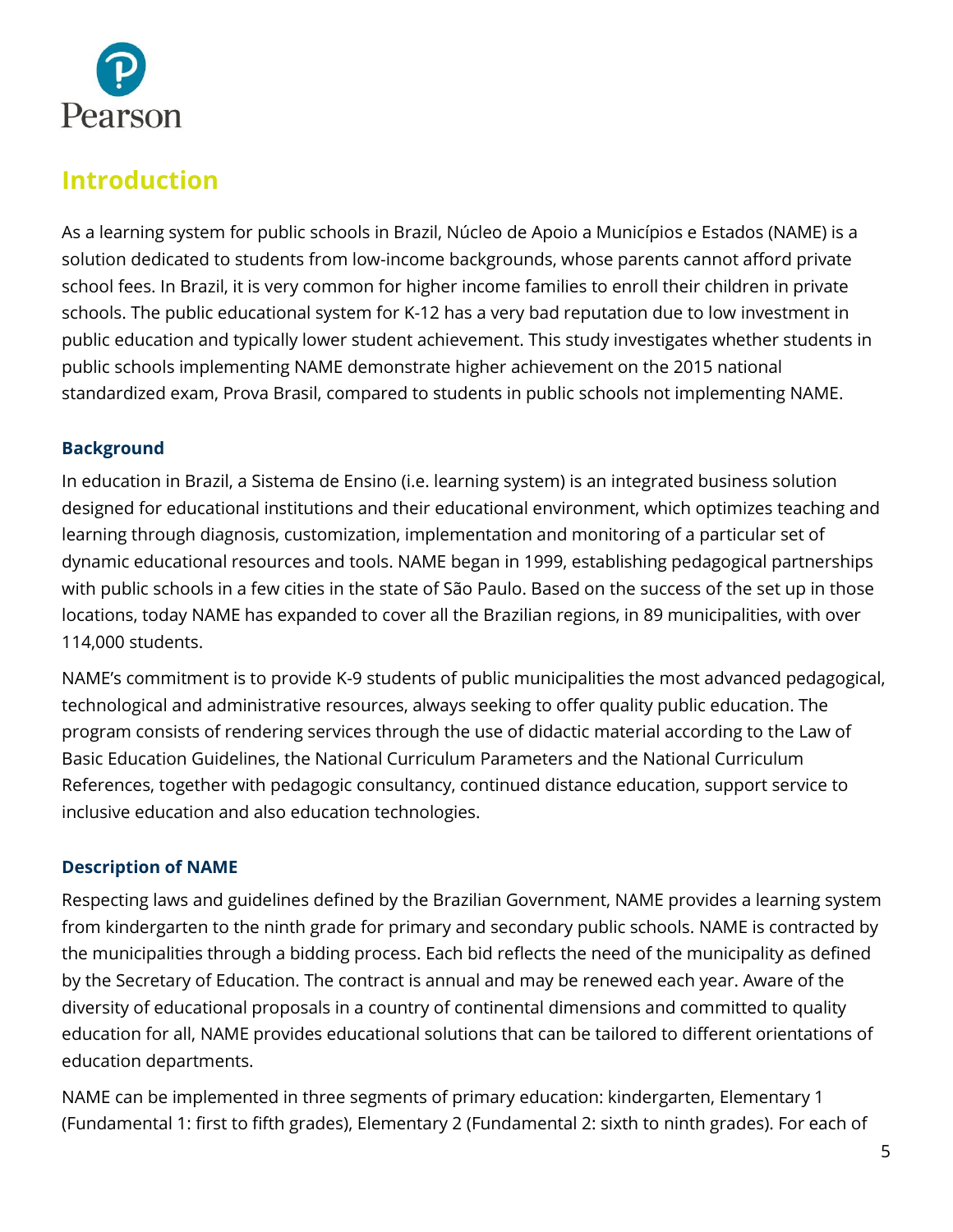

these three segments and at all ages, students and teachers receive didactic materials (books, activities books, notebooks, etc.) covering, according to the curriculum, knowledge on cultural, artistic, environment, sciences, math, reading, Portuguese and technologies. The delivery cycle of these resources is bimestrial. The collection includes teacher guides and student books and notebooks for Portuguese, math, science, history, geography, alphabetization, arts, and English language (optional). The collections also include specific preparation books for the main external academic exam: ANA (reading, writing, and math) and Prova Brasil (Portuguese and math).

The Elementary 1 curriculum is organized so that all students are literate by the end of the third grade. During fourth and fifth grades, the learning of the previous years is consolidated and expanded. The curriculum is fully aligned with the proposals of PNAIC (National Pact for Literacy at the Right Age). The materials offer individual assessment sheets for teachers to monitor student learning in all subjects. The Elementary 2 curriculum is organized by skills and abilities, giving priority to reading and writing in all subjects and ensuring literacy in all areas.

NAME also offers an effective program of evaluation of learning so that the skills are evaluated based on predefined matrices. An action plan for improvement of school work is created based on the results from the evaluation, which is focused on improving the academic achievement of students. The evaluation of learning for various grade levels includes:

- 1. First to ninth grades: diagnostic evaluations with application guide and correction
- 2. First to ninth grades: assessments related to bimonthly content
- 3. Third grade: simulated ANA
- 4. Fourth and eighth grades: Simulated Prova Brasil
- 5. Fifth and ninth grades: Rewarded Prova Brasil Mock test

NAME also provides two digital platforms to support the process of teaching and learning:

- 1. NAME Online, with 55,000 pages of content distributed in various areas of knowledge from news, biographies, simulated the interactive activities, animations, to games, videos and encyclopedia, and
- 2. Digital NAME for curriculum and classroom management.

Together with these print resources, NAME provides solutions and services for educational and pedagogical support and professional development. One of the great advantages of the education system is to support educators, both in teacher training, and in supporting the development of lessons. Therefore, in addition to in-person educational events and visits to schools, educators have an online learning platform: NAME Interactive. NAME provides support services for an inclusive education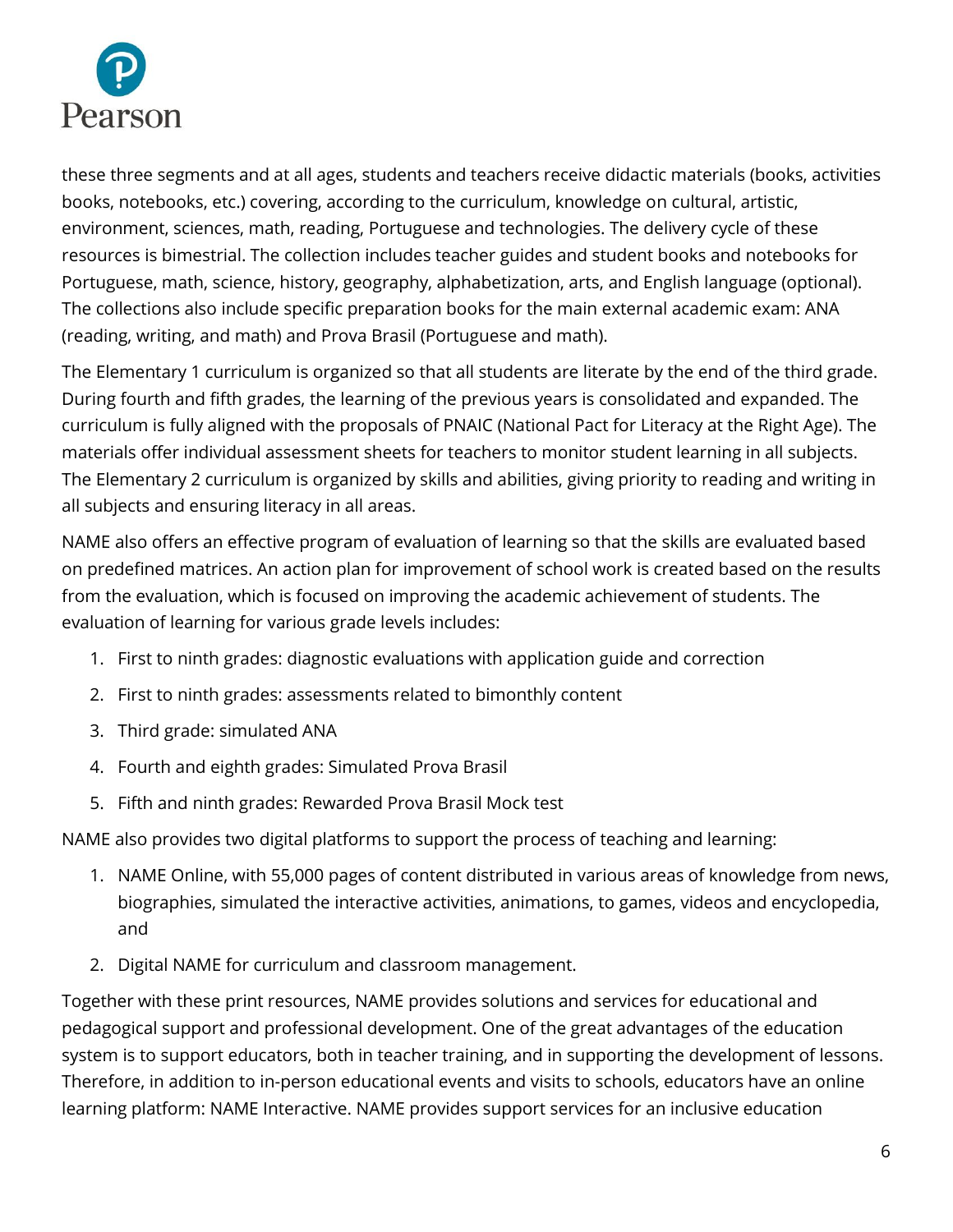

program with didactic procedures guidance, indication of pedagogical mediations, clarification of doubts about inclusion, and referrals suggestion.

The schools of the municipality reach a minimum level of implementation up to the end of the first year of adoption. The full potential of impact on learner outcomes is reached when students complete the learning cycle until the application of the national exam:

After 5 years in the first elementary (1st to 5th grade), and after 4 years in the second elementary (6th to 9th grade). The students in these cases studied during the whole segment in the same methodological and pedagogical context.

### <span id="page-7-0"></span>**The Present Study**

The outcomes investigated in this study are 2015 Portuguese and mathematics achievement for students in grades 5 and 9. The research question addressed in this study is: Do grade 5 and grade 9 students exposed to the NAME learning system demonstrate higher achievement in Portuguese and mathematics, compared to a matched group of students not exposed to NAME, as measured by national achievement assessments?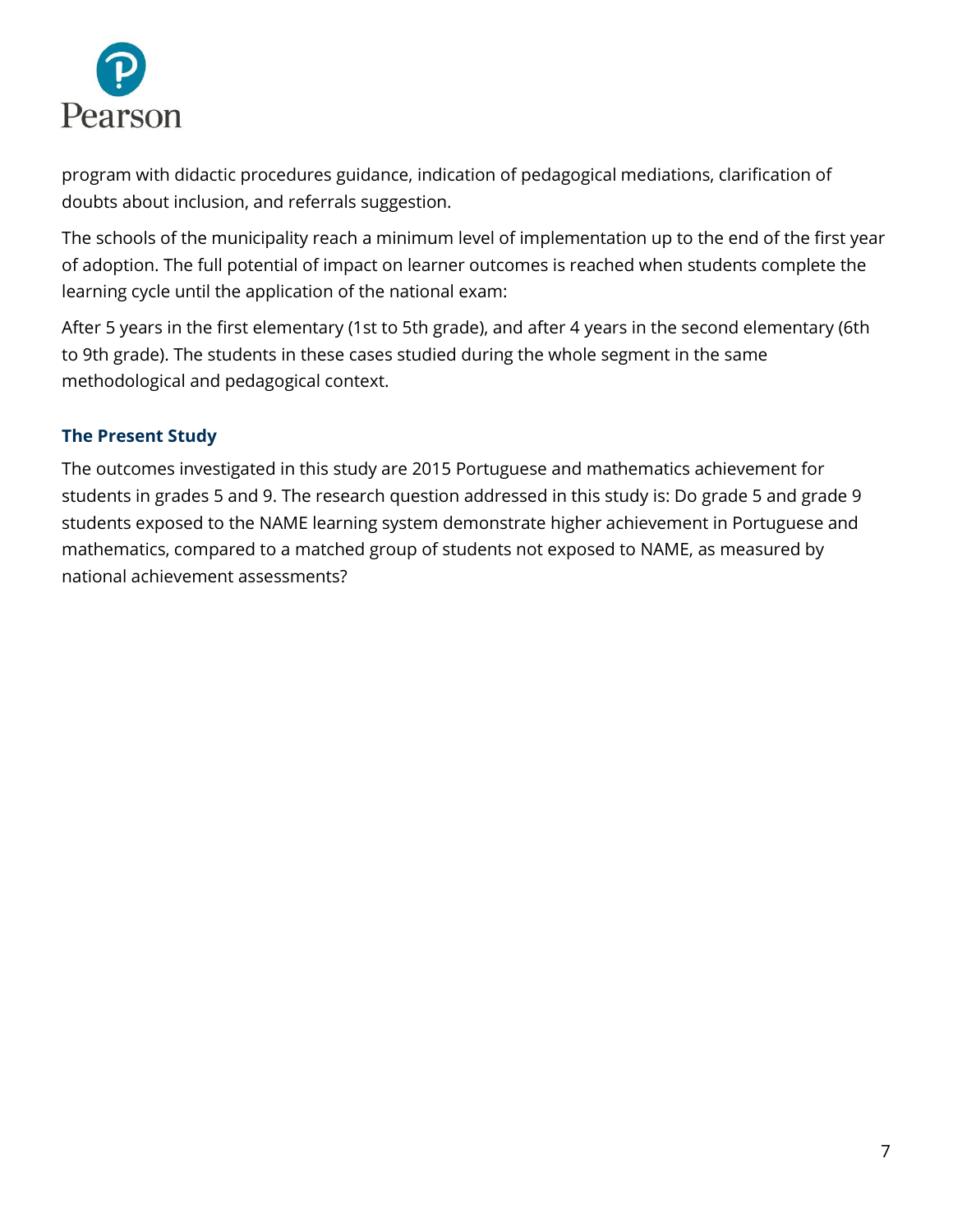

# <span id="page-8-0"></span>**Method**

A quasi-experimental design with matching was implemented to study whether there were differences in student achievement among students in their fifth and ninth grades of education between students exposed to NAME and a comparison group of students who were not exposed. Decisions to use NAME are made at the municipality level.

#### <span id="page-8-1"></span>**NAME School Selection**

A total of 73 schools from 22 municipalities were eligible for inclusion in the study. All NAME municipal schools included in this study implemented NAME for at least five years before 2015 for Elementary 1 schools (1,233 students) and four years before 2015 for Elementary 2 schools (1,984 students). This allowed for those students tested in 2015 (i.e., 5th and 9th graders) to have used NAME for the entirety of their Elementary 1 or Elementary 2 schooling. On average, NAME municipalities in this study had been implementing NAME for eight years before 2015.

The majority of the Elementary 1 (i.e., 21 of 27 or 78%) and Elementary 2 schools (i.e., 24 of 27 or 89%) were from Sao Paulo. Only two NAME Elementary 1 schools were designated as Rural (i.e., 2 of 27 or 7%) and all 27 Elementary 2 NAME schools were designated as urban. One of the rural schools was from Sao Paulo and one was from Minas Gerais.

### <span id="page-8-2"></span>**Comparison School Selection**

A matched comparison group of schools was selected at a ratio of 5 to 1. Comparison schools were drawn from the entire population of schools from the same state as the NAME school. Further, five schools were matched to each NAME school based on location (rural, urban), socio-economic level, school complexity, and prior IDEB score (except in one case at ES2, where only two proper matches were found). Matching was completed exclusively at the school level (see [Table 1](file:///C:/Dropbox/Bond%20and%20Coyne/Pearsons/Job%201%20-%20Word%20and%20Google%20Docs%20template/WIP/2018%2003%2027%20Conversions/In%20Progress/NAME_FINAL%20Technical_Report_2-20-18.docx%23_vx1227) and [Table 2](file:///C:/Dropbox/Bond%20and%20Coyne/Pearsons/Job%201%20-%20Word%20and%20Google%20Docs%20template/WIP/2018%2003%2027%20Conversions/In%20Progress/NAME_FINAL%20Technical_Report_2-20-18.docx%23_3fwokq0)).

[Table 3](file:///C:/Dropbox/Bond%20and%20Coyne/Pearsons/Job%201%20-%20Word%20and%20Google%20Docs%20template/WIP/2018%2003%2027%20Conversions/In%20Progress/NAME_FINAL%20Technical_Report_2-20-18.docx%23_4f1mdlm) and [Table 4](file:///C:/Dropbox/Bond%20and%20Coyne/Pearsons/Job%201%20-%20Word%20and%20Google%20Docs%20template/WIP/2018%2003%2027%20Conversions/In%20Progress/NAME_FINAL%20Technical_Report_2-20-18.docx%23_2u6wntf) show the school counts for each level of socioeconomic status. [Table 5](file:///C:/Dropbox/Bond%20and%20Coyne/Pearsons/Job%201%20-%20Word%20and%20Google%20Docs%20template/WIP/2018%2003%2027%20Conversions/In%20Progress/NAME_FINAL%20Technical_Report_2-20-18.docx%23_3tbugp1) and [Table 6](file:///C:/Dropbox/Bond%20and%20Coyne/Pearsons/Job%201%20-%20Word%20and%20Google%20Docs%20template/WIP/2018%2003%2027%20Conversions/In%20Progress/NAME_FINAL%20Technical_Report_2-20-18.docx%23_nmf14n) show the school counts for each level of school complexity. The school complexity scale has six levels, each defining a combination of increasing enrollment, grade level coverage and shifts (see [Table 7\)](file:///C:/Dropbox/Bond%20and%20Coyne/Pearsons/Job%201%20-%20Word%20and%20Google%20Docs%20template/WIP/2018%2003%2027%20Conversions/In%20Progress/NAME_FINAL%20Technical_Report_2-20-18.docx%23_1mrcu09).

An IDEB score (The Basic Education Development Index) is calculated for each school in Brazil. The score is based of the average students' Portuguese and mathematics achievement assessment scores (Prova Brasil) along with the progression rate for the schools' 5th and 9th grade students. The index is separated into ten full point units, and these units are separated into tenths, resulting in a hundred point scale. When an exact IDEB match did not exist, as was the case for the Elementary 1 school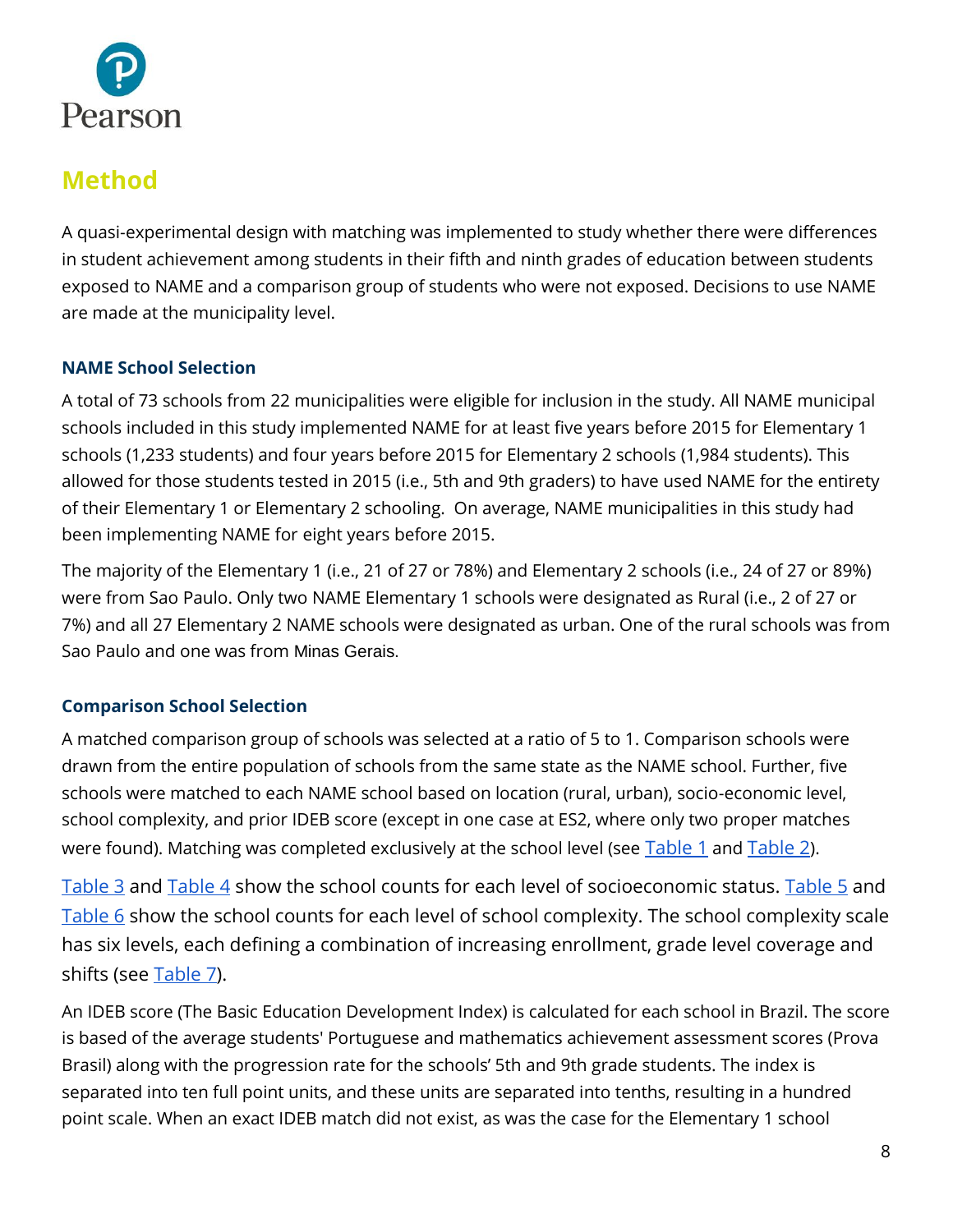

sample, a matching school was randomly selected from candidates within one point. The comparison group included 135 Elementary 1 schools (8,545 students) and 132 Elementary 2 schools (11,320 students). Of the 132 matched Elementary 1 schools, 90 (or 68%) had an exact IDEB match (i.e., to 0.1 point) with the NAME school. [Table 8](file:///C:/Dropbox/Bond%20and%20Coyne/Pearsons/Job%201%20-%20Word%20and%20Google%20Docs%20template/WIP/2018%2003%2027%20Conversions/In%20Progress/NAME_FINAL%20Technical_Report_2-20-18.docx%23_46r0co2) and [Table 9](file:///C:/Dropbox/Bond%20and%20Coyne/Pearsons/Job%201%20-%20Word%20and%20Google%20Docs%20template/WIP/2018%2003%2027%20Conversions/In%20Progress/NAME_FINAL%20Technical_Report_2-20-18.docx%23_111kx3o) provide the sample IDEB statistics for matched groups.

Even though matching on prior school IDEB score was not exact in all cases at 5th grade, the difference between the groups was not statistically significant and only 0.125 (0.16 standard deviations, Mean NAME IDEB = 6.085, Mean Comparison IDEB = 5.960, see [Table 8](file:///C:/Dropbox/Bond%20and%20Coyne/Pearsons/Job%201%20-%20Word%20and%20Google%20Docs%20template/WIP/2018%2003%2027%20Conversions/In%20Progress/NAME_FINAL%20Technical_Report_2-20-18.docx%23_46r0co2)). This results meets the What Works Clearinghouse (WWC) standards for baseline equivalence. The WWC does, however, require including IDEB in the 5th grade statistical models to adjust for the remaining differences after matching (i.e., 0.05 < 0.16 SDs < 0.25). (What Works Clearinghouse Standards Handbook Version 4.0, p14)

### <span id="page-9-0"></span>**Participants**

A total of 73 NAME schools from 22 municipalities were eligible for inclusion in the study. These schools fully implemented NAME with their Elementary 1 students since 2011 (i.e., 1st through 5th grade) or with their Elementary 2 students since 2012 (i.e., 6th through 9th grade). Eleven Elementary 1 and six Elementary 2 schools did not have 2009 or 2011 IDEB Indices and thus could not be matched, this brought the list of eligible NAME schools down to 28 Elementary 1 and 28 elementary 2 schools.

The analytic sample was comprised of Brazilian students in grades 5 and 9 attending public schools who took the Prova Brasil exam in 2015. In 2015 there were 1,908 5th grade students and 2,944 9th grade students listed as attending NAME schools. Of these, 1,665 and 2,363 students had scores on the Prova Brasil respectively. Eleven Elementary 1 and six Elementary 2 schools did not have 2009 or 2011 IDEB Indices and thus could not be matched, bringing the samples down to 1,255 and 2,018. Lastly, one Elementary 1 and one Elementary 2 school did not have close IDEB matches, when also considering the other matching factors. These NAME schools also could not be matched, bringing the NAME samples down to a final sample of 1,233 5th grade and 1,984 9th grade student Prova Brasil scores.

A matched comparison group of schools was selected at a ratio of 5 to 1. Comparison schools were drawn from the entire population of schools from the same state as the NAME school. The comparison group included 135 Elementary 1 schools (8,545 students) and 132 Elementary 2 schools (11,320 students). All 27 participating Elementary 1 NAME schools had 5 available matches. One of the 27 participating Elementary 2 NAME schools only had two available matches resulting in the 132 Elementary 2 comparison matched schools. See  $Table 1$  and  $Table 2$  for a summary of the matching process.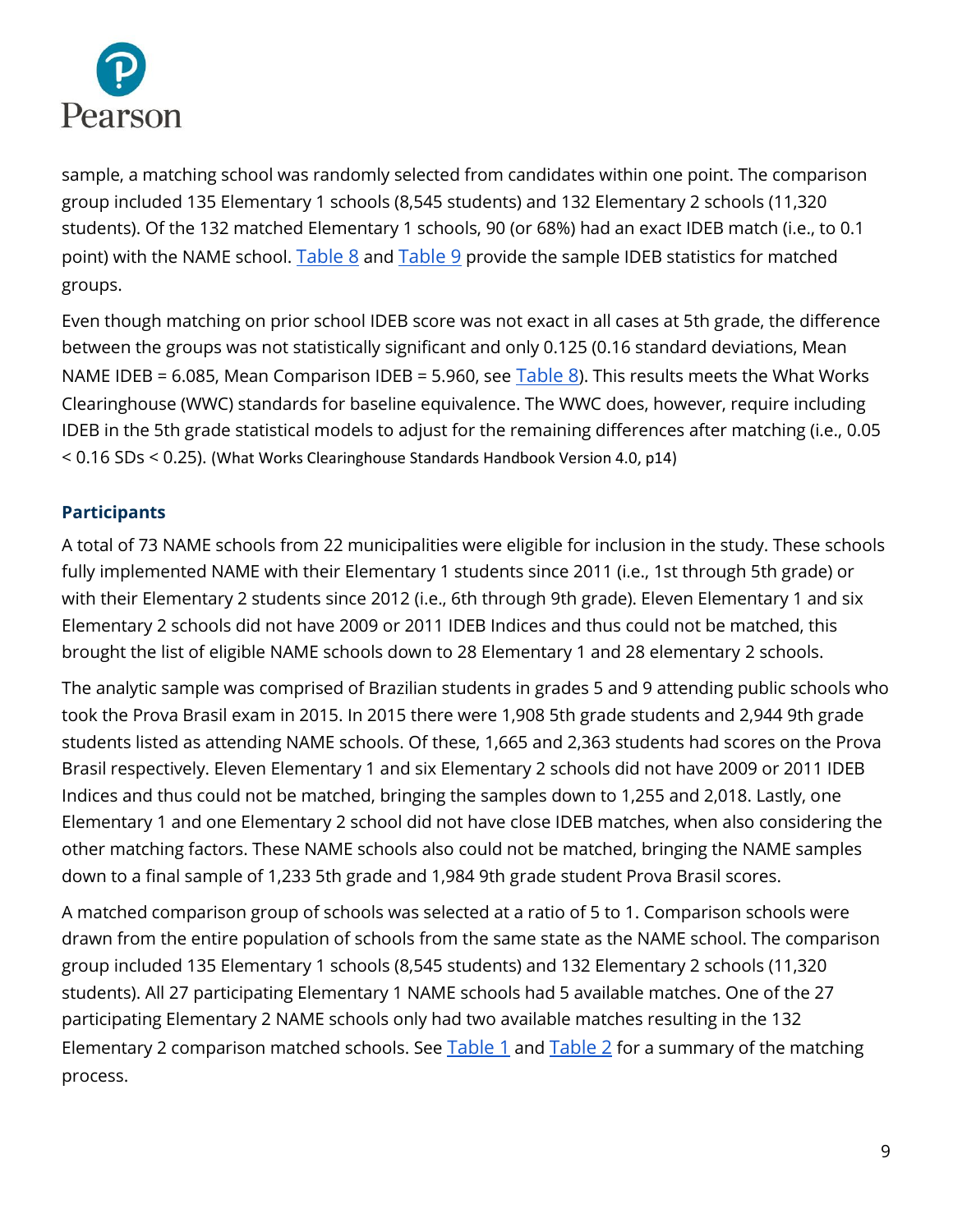

#### <span id="page-10-0"></span>**Data Collection**

Three publicly available data sources released by INEP were merged and analyzed for this study: 2015 School Educational Indicators, School IDEB Index, and 2015 student Prova Brasil achievement scores. School data from the 2015 educational indicators and IDEB was used to find matching schools. The characteristics used for matching included school locale (urban, rural), school complexity (6 levels), and school socioeconomic level (7 levels). Prior school IDEB score was also used, 2009 for Elementary 1 schools and 2011 for Elementary 2 schools. Individual student 2015 Prova Brasil scores for mathematics and Portuguese from 2015 were analyzed to compare the groups' achievement.

School socioeconomic level is calculated as an average of the schools students across all grade levels and is presented as seven levels ranging from very low to very high (see [Table 3](file:///C:/Dropbox/Bond%20and%20Coyne/Pearsons/Job%201%20-%20Word%20and%20Google%20Docs%20template/WIP/2018%2003%2027%20Conversions/In%20Progress/NAME_FINAL%20Technical_Report_2-20-18.docx%23_4f1mdlm) and [Table 4](file:///C:/Dropbox/Bond%20and%20Coyne/Pearsons/Job%201%20-%20Word%20and%20Google%20Docs%20template/WIP/2018%2003%2027%20Conversions/In%20Progress/NAME_FINAL%20Technical_Report_2-20-18.docx%23_2u6wntf)). The school complexity scale has six levels, each defining a combination of increasing enrollment, grade level coverage and shifts (see [Table 5](file:///C:/Dropbox/Bond%20and%20Coyne/Pearsons/Job%201%20-%20Word%20and%20Google%20Docs%20template/WIP/2018%2003%2027%20Conversions/In%20Progress/NAME_FINAL%20Technical_Report_2-20-18.docx%23_3tbugp1) and [Table 6](file:///C:/Dropbox/Bond%20and%20Coyne/Pearsons/Job%201%20-%20Word%20and%20Google%20Docs%20template/WIP/2018%2003%2027%20Conversions/In%20Progress/NAME_FINAL%20Technical_Report_2-20-18.docx%23_nmf14n)). An IDEB score (The Basic Education Development Index) is calculated for each school in Brazil. The score is based of the average students' Portuguese and mathematics achievement assessment scores (Prova Brasil) along with the progression rate for the schools' 5th and 9th grade students. The index is separated into ten full point units, and these units are separated into tenths, resulting in a hundred point scale. [Table 8](file:///C:/Dropbox/Bond%20and%20Coyne/Pearsons/Job%201%20-%20Word%20and%20Google%20Docs%20template/WIP/2018%2003%2027%20Conversions/In%20Progress/NAME_FINAL%20Technical_Report_2-20-18.docx%23_46r0co2) and [Table 9](file:///C:/Dropbox/Bond%20and%20Coyne/Pearsons/Job%201%20-%20Word%20and%20Google%20Docs%20template/WIP/2018%2003%2027%20Conversions/In%20Progress/NAME_FINAL%20Technical_Report_2-20-18.docx%23_111kx3o) show the IDEB sample statistics.

#### <span id="page-10-1"></span>**Outcome Measures**

Portuguese and math achievement data from the 2015 administration of Prova Brasil were analyzed as the outcome measures in this study. The Prova Brasil is administered every two years to students in grades 5 and 9 in public schools in Brazil that have at least 20 students. In 2015 only 0.4% (n=22) of the municipalities did not have results reported (INEP, 2015). The Portuguese language section focuses on reading while the mathematics section emphasizes problem solving (National Institute of Educational Studies and Research Anísio Teixeira (INEP), 2016). All students in the dataset had math and Portuguese scores.

Test books are created using a system called incomplete blocks which allows a large number of items to be included on the assessment without each student having to answer a large number of items. For the 5<sup>th</sup> grade assessment, seven blocks of 11 items were compiled for a total of 77 possible items for each subject area. Each test booklet consisted of two blocks, resulting in 21 different test booklets with 22 Portuguese items

and 22 mathematics items. At the  $9<sup>th</sup>$  grade, each block had 13 items for a total of 91 possible questions for each subject area. Each test booklet at the  $9<sup>th</sup>$  year had 26 Portuguese and 26 mathematics items.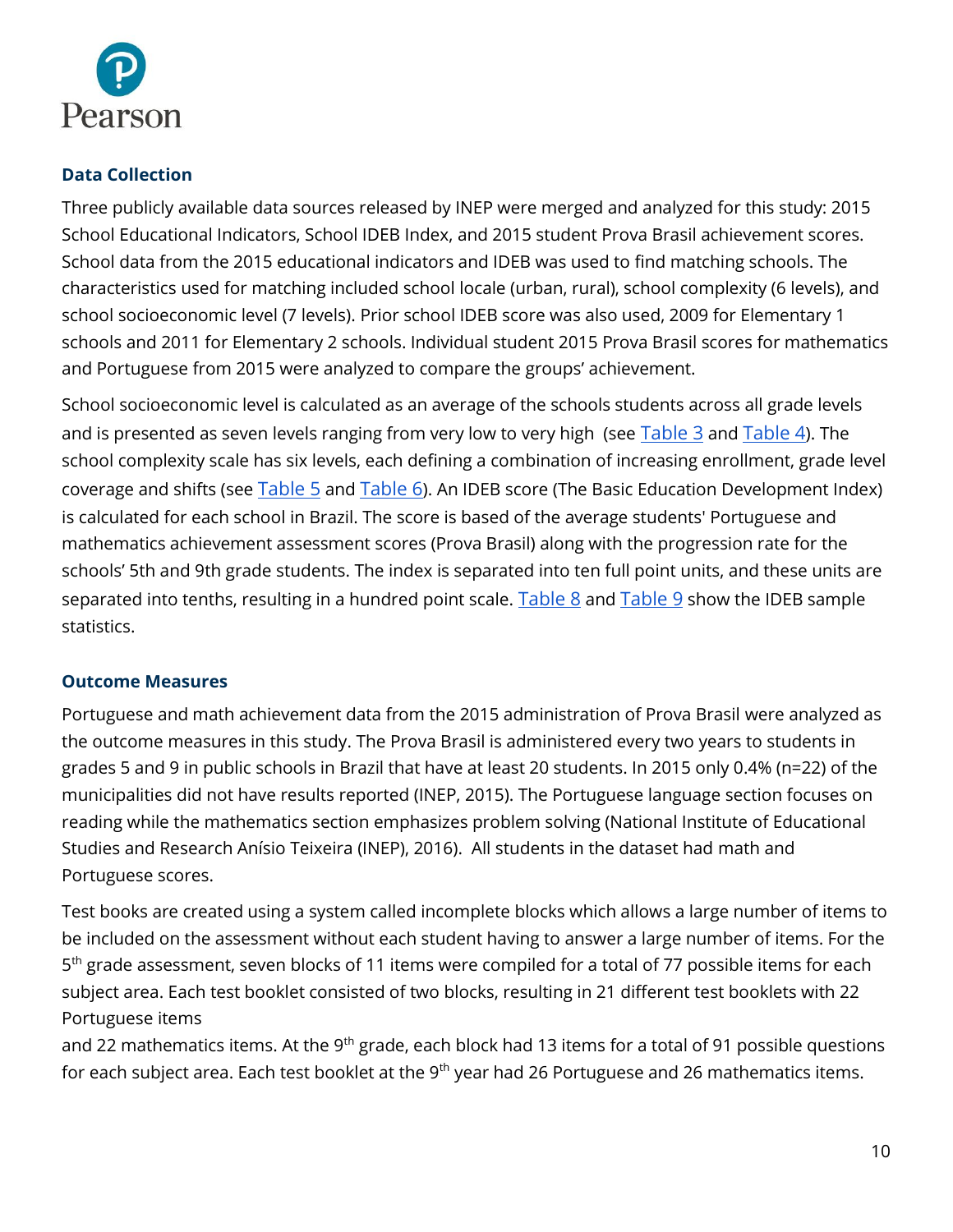

Scores on the assessments fall along a proficiency scale that ranges from 0 to 500. These scores are divided into nine levels on a scale that ranges from 125 to 350 for grade 5 math, 150 to 350 for grade 5 Portuguese, 200 to 425 for grade 9 math, and 200 to 400 for grade 9 Portuguese. The scale was developed using Item Response Theory (IRT) modeling. The scale is divided into proficiency levels that occur at 25 point increments.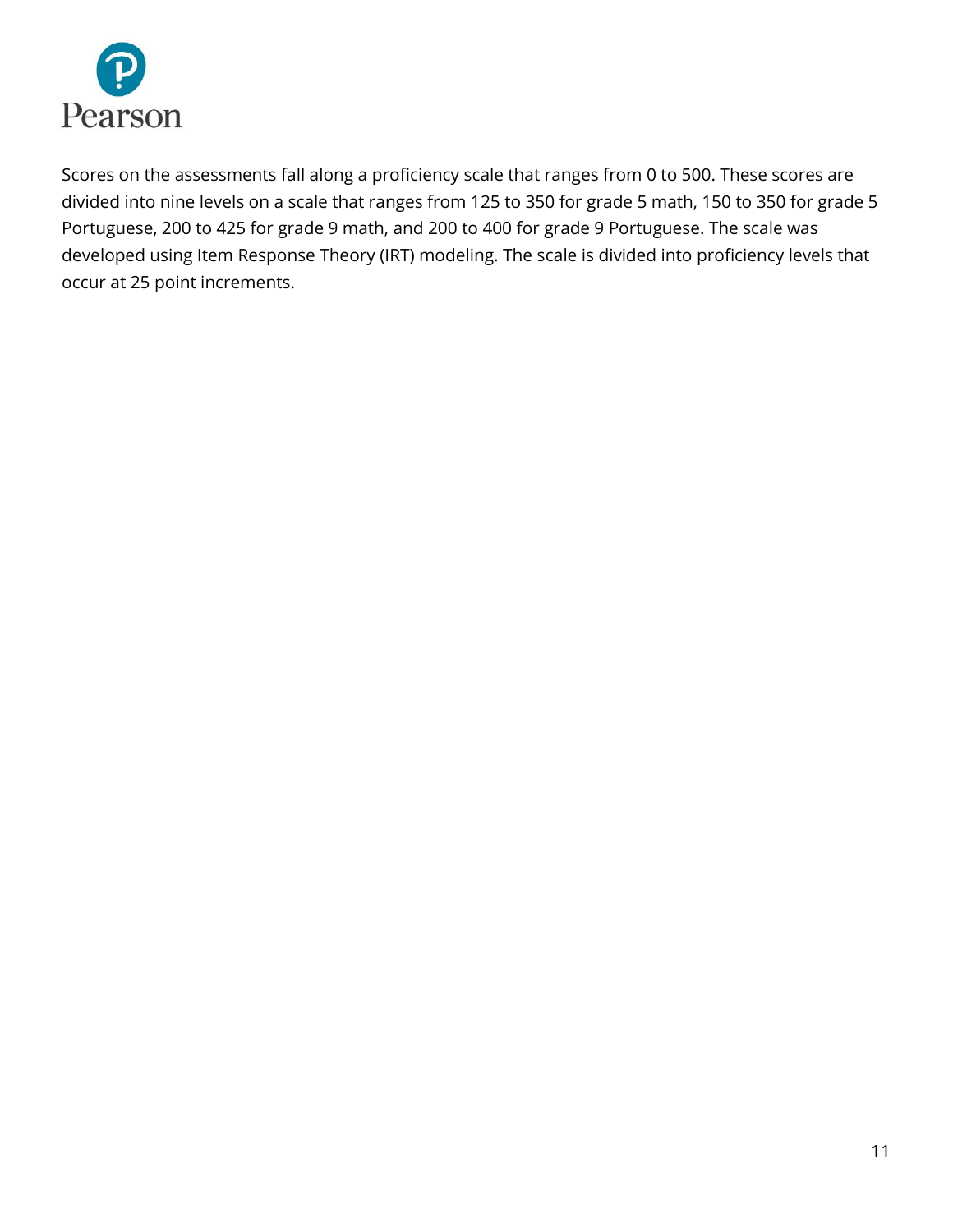

# <span id="page-12-0"></span>**Results**

Research Question: Do grade 5 and grade 9 students exposed to the NAME learning system from 1st and 6th grade, demonstrate higher achievement in Portuguese and mathematics, compared to a matched group of schools' students not exposed to NAME, as measured by national achievement assessments?

An independent samples orthogonal contrast was used to statistically test the difference in the matched group means. In addition, since students are nested within schools, the bootstrap technique was used, randomly resampling with replacement from within schools to produce accurate statistical tests (i.e., robust to misspecification of the stochastic model, efficient and consistent). The analysis may be thought of as a comparison between NAME and matched schools, where the contribution from each school is weighted by the number of available student scores and how those scores are related to each other.

After comparing the group means, NAME students statistically significantly outperformed their matched peers at both 5th and 9th grade in both Portuguese and math. Details of the statistical difference and degree of impact is discussed in the sections below. It should be noted that prior school IDEB score was entered into the Elementary 1 school statistical models to further remove any remaining group difference after matching. This is in accordance with current recommendations from the What Works Clearinghouse.

Results at each grade level are presented below.

### <span id="page-12-1"></span>**Grade 5**

On the mathematics portion of Prova Brasil, grade 5 NAME students (n=1,233) scored an average of 250.67 after adjusting for prior school IDEB, whereas matched comparison students (n=8,545) scored an average of 239.60 (SD=46.63). NAME students significantly outperformed comparison students by 11.07 points (*p* < .01, see [Table 10](file:///C:/Dropbox/Bond%20and%20Coyne/Pearsons/Job%201%20-%20Word%20and%20Google%20Docs%20template/WIP/2018%2003%2027%20Conversions/In%20Progress/NAME_FINAL%20Technical_Report_2-20-18.docx%23_206ipza)).

Likewise, on the Portuguese portion of Prova Brasil, grade 5 NAME students scored an average of 227.32 after adjusting for prior school IDEB, whereas matched comparison students scored an average of 222.93 (SD=46.05). NAME students again significantly outperformed comparison students by 4.39 points (*p* < .01, see [Table 11](file:///C:/Dropbox/Bond%20and%20Coyne/Pearsons/Job%201%20-%20Word%20and%20Google%20Docs%20template/WIP/2018%2003%2027%20Conversions/In%20Progress/NAME_FINAL%20Technical_Report_2-20-18.docx%23_4k668n3)).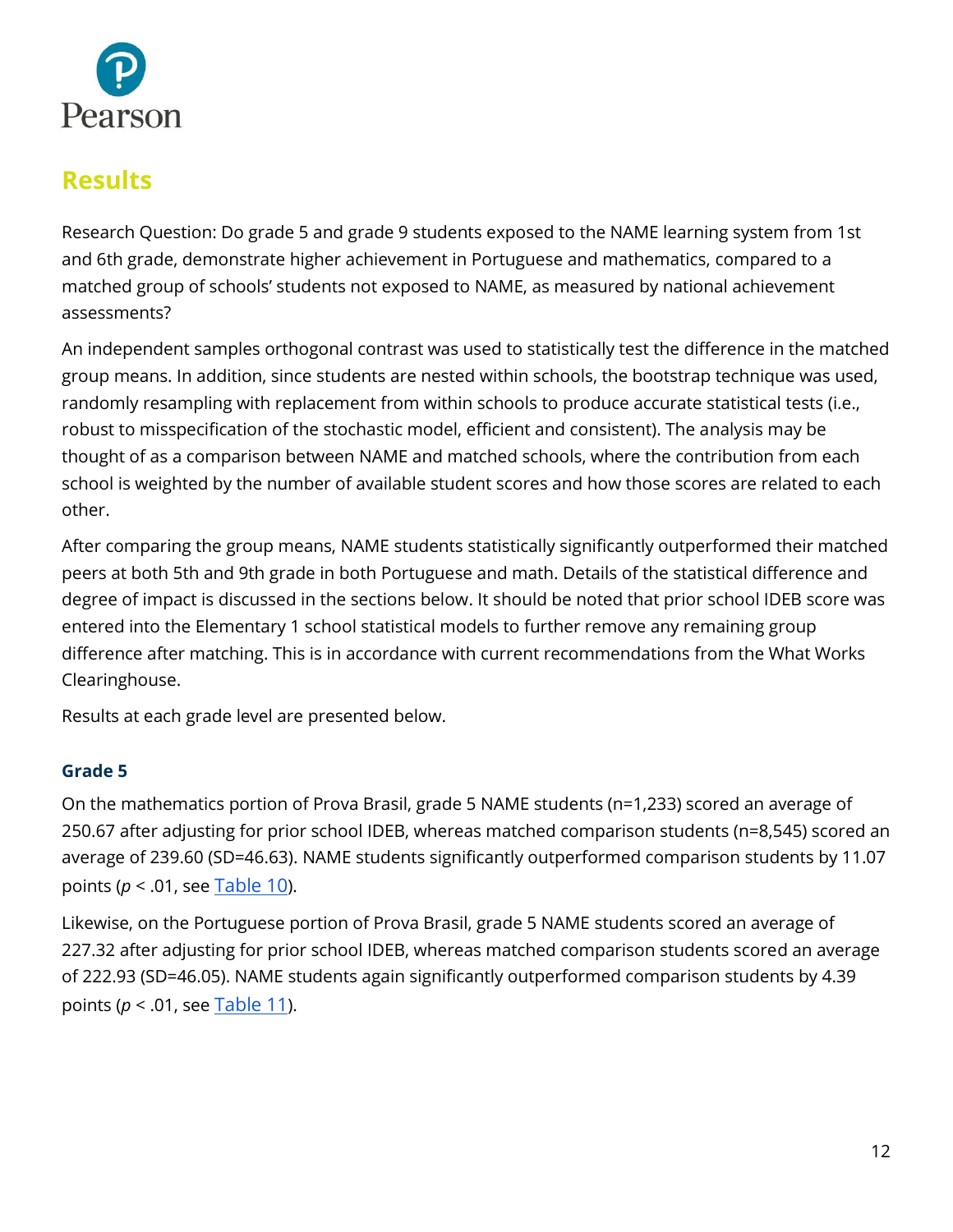

#### <span id="page-13-0"></span>**Grade 9**

On the mathematics portion of Prova Brasil, grade 9 NAME students (n=1,984) scored an average of 261.40 and matched comparison students (n=11,370) scored an average of 255.32 (SD=45.59). NAME students significantly outperformed comparison students by 6.09 points (*p* < .01, see [Table 12](file:///C:/Dropbox/Bond%20and%20Coyne/Pearsons/Job%201%20-%20Word%20and%20Google%20Docs%20template/WIP/2018%2003%2027%20Conversions/In%20Progress/NAME_FINAL%20Technical_Report_2-20-18.docx%23_3ygebqi)).

Similarly, on the Portuguese portion of Prova Brasil, grade 9 NAME students scored an average of 254.87 while matched comparison students scored an average of 252.12 (SD=48.66). NAME students again significantly outperformed comparison students by 2.74 points (*p* = .02, see [Table 13](file:///C:/Dropbox/Bond%20and%20Coyne/Pearsons/Job%201%20-%20Word%20and%20Google%20Docs%20template/WIP/2018%2003%2027%20Conversions/In%20Progress/NAME_FINAL%20Technical_Report_2-20-18.docx%23_1egqt2p)).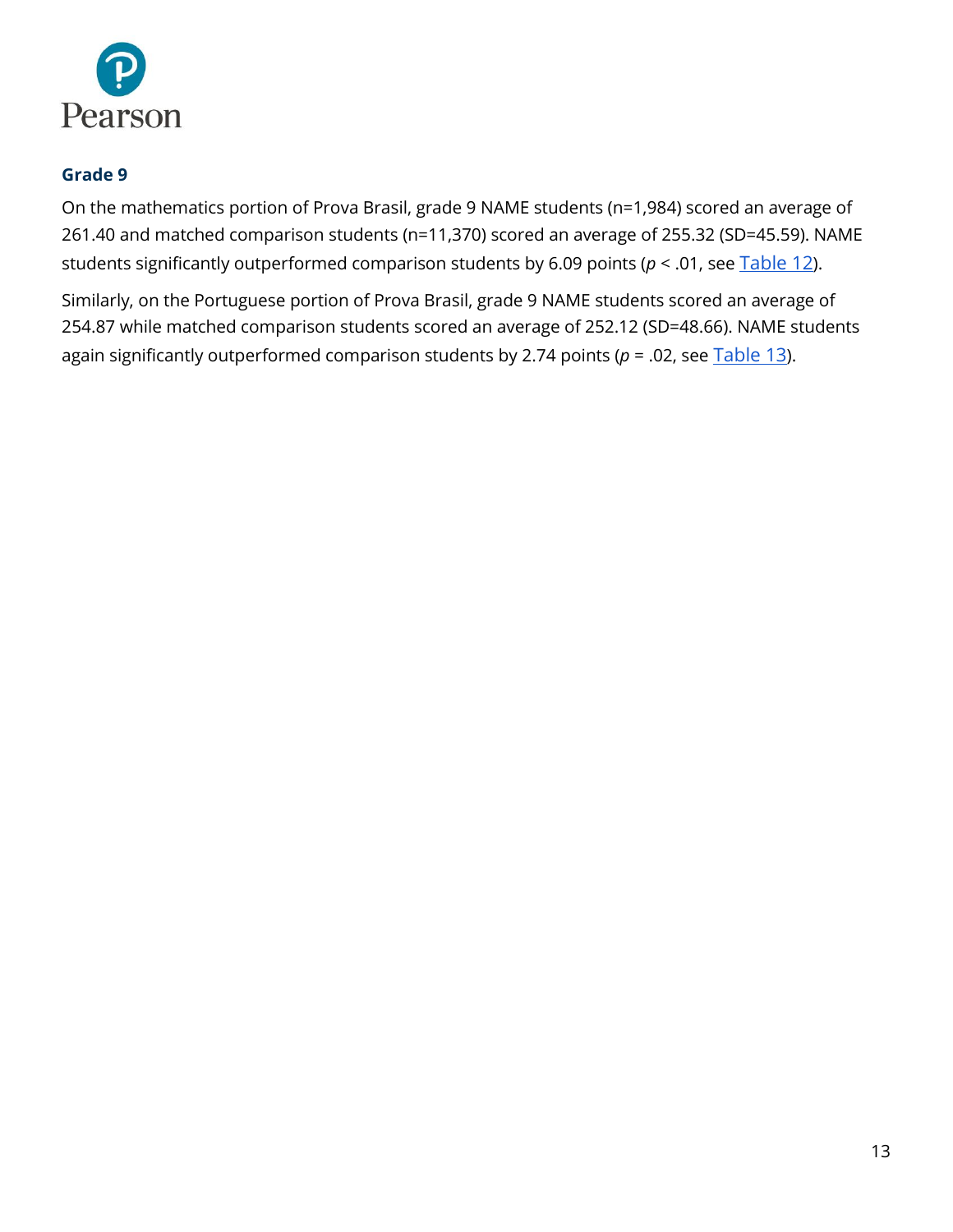

# <span id="page-14-0"></span>**Discussion**

This study retrospectively analyzed 2015 Prova Brazil student test scores from matched NAME and comparison schools. The

Key Finding 1: Fifth grade students who had received NAME since first grade, from schools already using NAME, outscored students from similar schools (matched on 2009 IDEB, 2013 SES, and 2015 school complexity) by 4 points on the Prova Brasil Portuguese assessment and 11 points on the Prova Brasil math assessment in 2015.

Similarly,

Key Finding 2: Ninth grade students who had received NAME since sixth grade, from schools already using NAME, outscored students from similar schools (matched on 2011 IDEB, 2013 SES, and 2015 school complexity) by 3 points on the Prova Brasil Portuguese assessment and 6 points on the Prova Brasil math assessment in 2015.

### <span id="page-14-1"></span>**Generalizability of Findings**

The results from this study should be generalizable to students from Brazilian public schools similar to the NAME schools. Specifically, urban schools with an average medium to high socioeconomic level, but that are also complex in their size and structure, could expect positive impacts on student achievement as measured by the state sponsored exams.

### <span id="page-14-2"></span>**Limitations**

Because this study is retrospective, there is limited information on how NAME materials were implemented in the schools. There may be differences between high implementers and low implementers, which were not possible to determine from the data available. Assessing the extent to which schools are implementing various resources effectively and whether there are dramatic differences in implementation may provide greater insights into the effectiveness of the program.

Ideally, to evaluate effectiveness one would conduct a prospective study, where baseline measures can be established and sample representativeness can be assured, prior to the implementation of the intervention. Given that there is a new version of the curriculum that has been launched in 2016, now would be the ideal time to do a prospective study with municipalities that are just beginning to use this new version of NAME. By working directly with municipalities and schools, a baseline of achievement can be established prior to 2017. To establish this baseline may mean working with schools to obtain grades or other assessment data that could be used as a proxy pretest since Prova Brasil is only given at grades 5 and 9.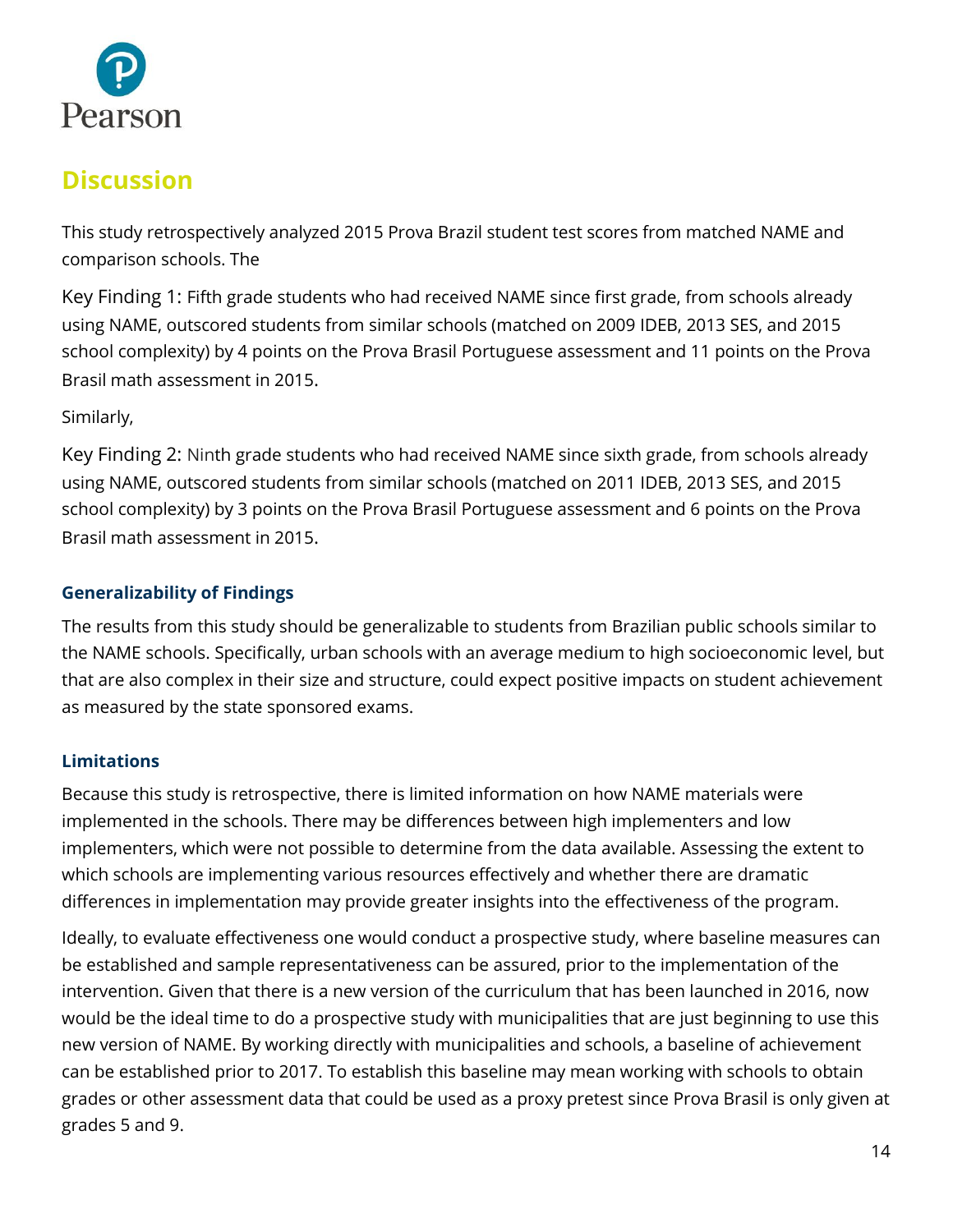

# <span id="page-15-0"></span>**References**

National Institute of Educational Studies and Research Anísio Teixeira (INEP) (2013). *Explanatory Note: Prova Brasil 2013*. Retrieved on February 14, 2017 from http://www.inep.gov.br/.

National Institute of Educational Studies and Research Anísio Teixeira (INEP) (2015). Microdatas. Retrieved on February 14, 2017 from http://portal.inep.gov.br/microdados .

National Institute of Educational Studies and Research Anísio Teixeira (INEP) (2016). Prova Brasil 2013. Retrieved on February 14, 2017 from http://www.inep.gov.br/.

What Works Clearinghouse Procedures Handbook Version 4.0 (October 2017). Retrieved from [https://ies.ed.gov/ncee/wwc/Docs/referenceresources/wwc\\_procedures\\_handbook\\_v4.pdf](https://urldefense.proofpoint.com/v2/url?u=https-3A__ies.ed.gov_ncee_wwc_Docs_referenceresources_wwc-5Fprocedures-5Fhandbook-5Fv4.pdf&d=DwMFaQ&c=0YLnzTkWOdJlub_y7qAx8Q&r=vjuSEqkZYMHpICuiMOwFDEIyr53Aj64I979O-CtAito&m=HLgr2l2Pcifd2zp_4KLdinub9RIdld9V0v6yQHosnEA&s=IKaRpsdr2PV9pbKz_dKhOWNul2wgDGTl64Ejv4CgegE&e=)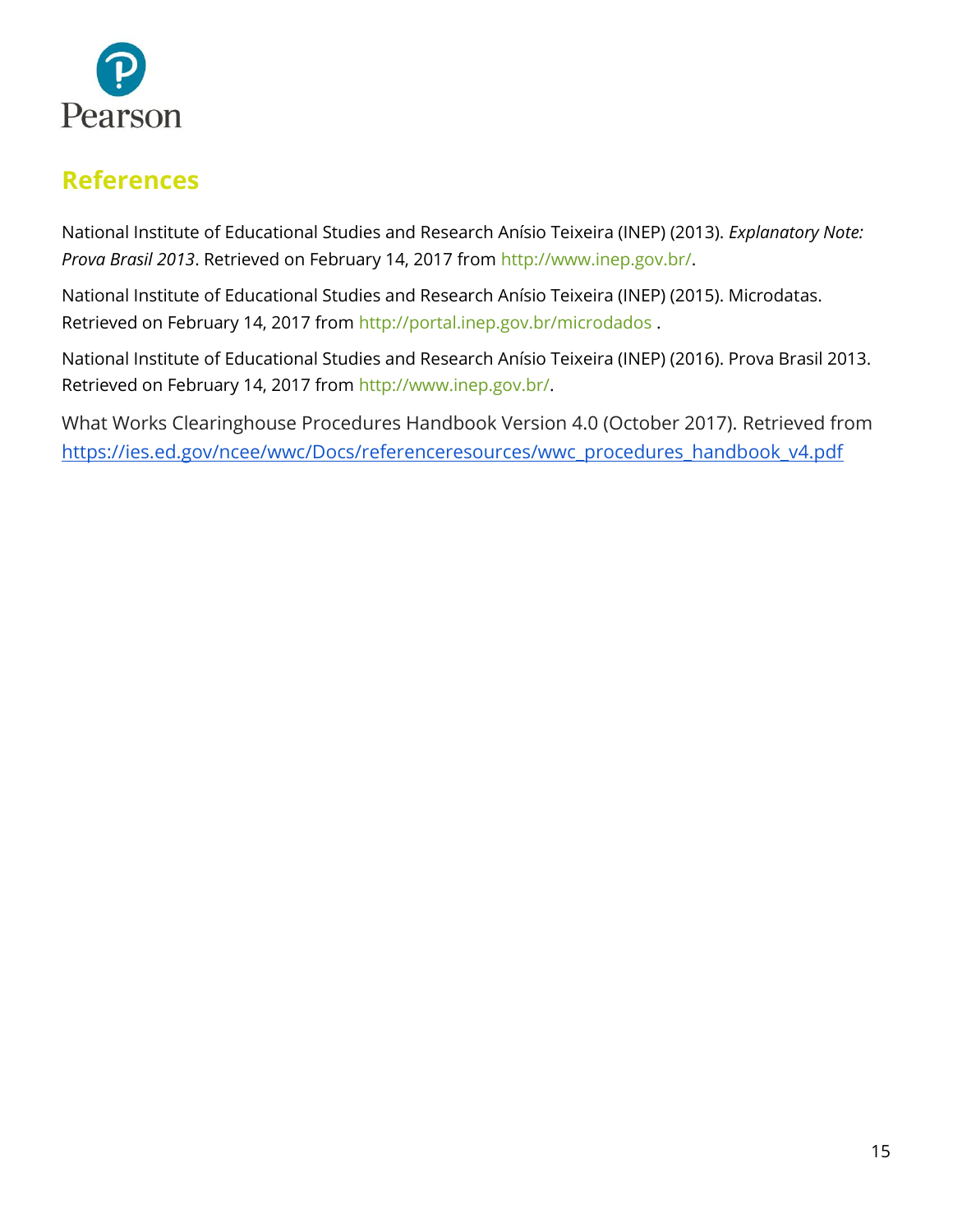

# <span id="page-16-0"></span>**Tables**

### <span id="page-16-1"></span>**Table 1. Elementary 1 NAME Schools Matching Process**

27 ES1 NAME schools matched to 135 comparison schools (5 matches per NAME school)

- 28 ES1 NAME schools have IDEB 2009 scores
- 11 ES1 NAME schools have no IDEB 2009 scores, these are excluded
- 14 ES1 NAME schools have more than 5 exact matches

When more than 5 exact matches are available, the 5 matches were chosen randomly without replacement

- 1 NAME school had 5 exact matches available
- 1 NAME school had 4 exact matches available
- 1 NAME school had 3 exact matches available
- 2 NAME schools had 2 exact matches available
- 4 NAME schools had 1 exact match available
- 5 NAME schools had no exact match on IDEB 2009
- When IDEB 2009 tolerance was set  $\pm 1.0$ , 27 schools had 5 matches
- 90 of 135 matches were exact matches, including IDEB (to 0.10 points)
- 1 ES1 NAME school did not match within 1.0 IDEB points (ID# 3111-4928), this school was excluded
- IDEB 2009 group comparison
- 135 comparison schools, mean = 5.960, SD = 0.6744
- 27 NAME schools, mean = 6.085, SD = 0.7824
- 162 Included Matched Schools, range [4.2, 8.2], mean = 5.981, SD = 0.6925
- 10,213 MG and SP Schools, range [0.2, 9.0], mean = 5.313, SD = 0.7729

Group Mean Difference = 0.1252, ES = 0.162,  $p = 0.393$ 

All matches exact on State, Local (urban v rural), School Complexity, and Socioeconomic Status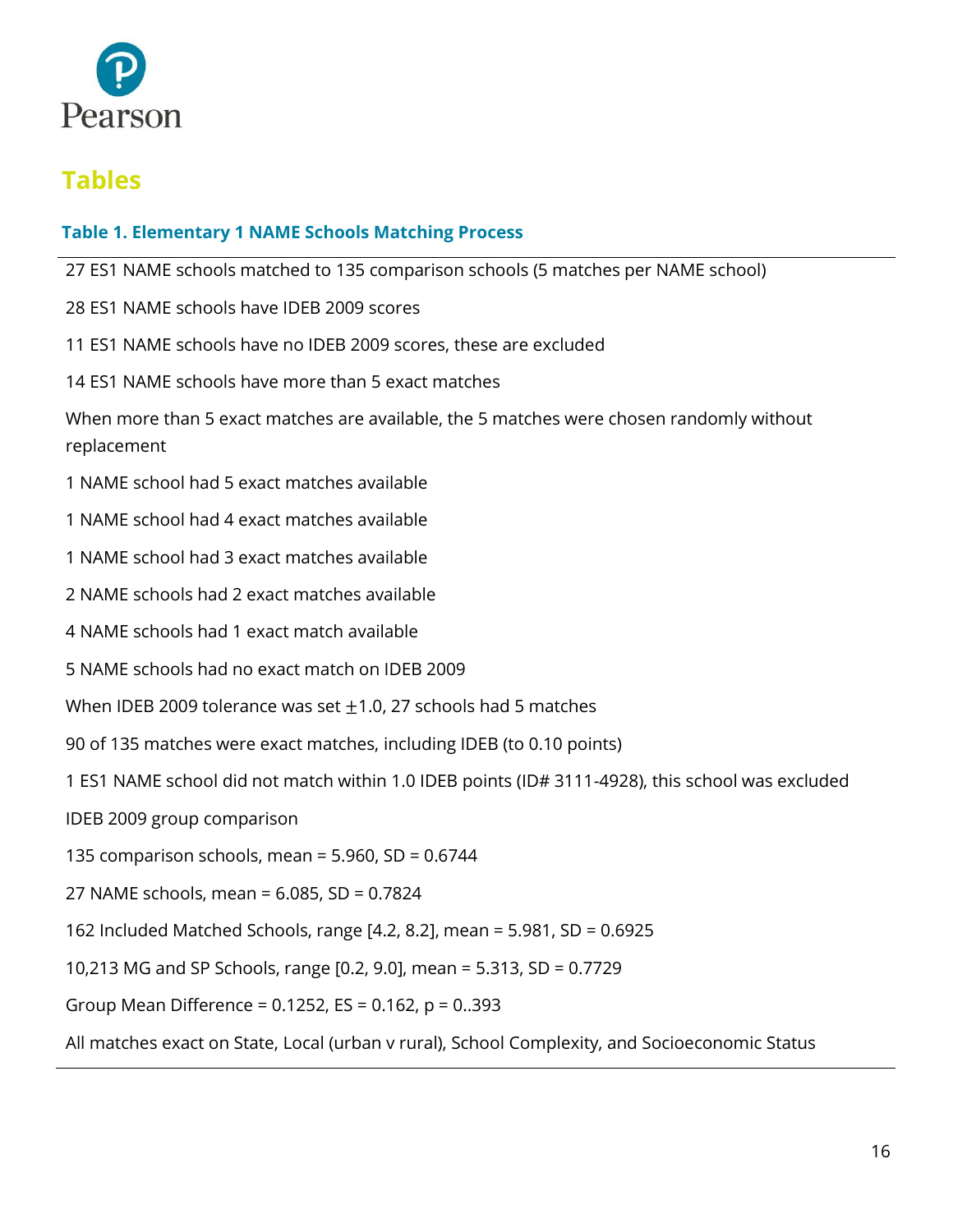

#### <span id="page-17-0"></span>**Table 2. Elementary 2 NAME Schools Matching Process**

27 ES2 NAME schools with 132 exact matching schools (up to 5 exact matches per NAME school)

28 ES2 NAME schools have IDEB 2011 scores

6 ES2 NAME schools have no IDEB 2011, these schools are excluded

25 ES2 NAME schools have more than 5 exact matches

When more than 5 exact matches are available, the 5 matches were chosen randomly without replacement

1 ES2 NAME school had 5 exact matches

1 ES2 NAME school had 2 exact matches

1 NAME school had no close match on IDEB 2011 (ID# 35014874), this school was excluded

no match within 3.0 points

MG and SP IDEB 2011 ranged from 0.3 to 7.2

#### <span id="page-17-1"></span>**Table 3. Socio-economic Status 2011-13 Grade 5**

|                                   | High  |          |       |          | High Middle |             |
|-----------------------------------|-------|----------|-------|----------|-------------|-------------|
| <b>Study Group</b>                | Count | % Within | Count | % Within | Count       | %<br>Within |
| School Did Not Use<br><b>NAME</b> | 15    | 11.1     | 15    | 11.1     | 105         | 77.8        |
| NAME Complete School 3            |       | 11.1     | 3     | 11.1     | 21          | 77.8        |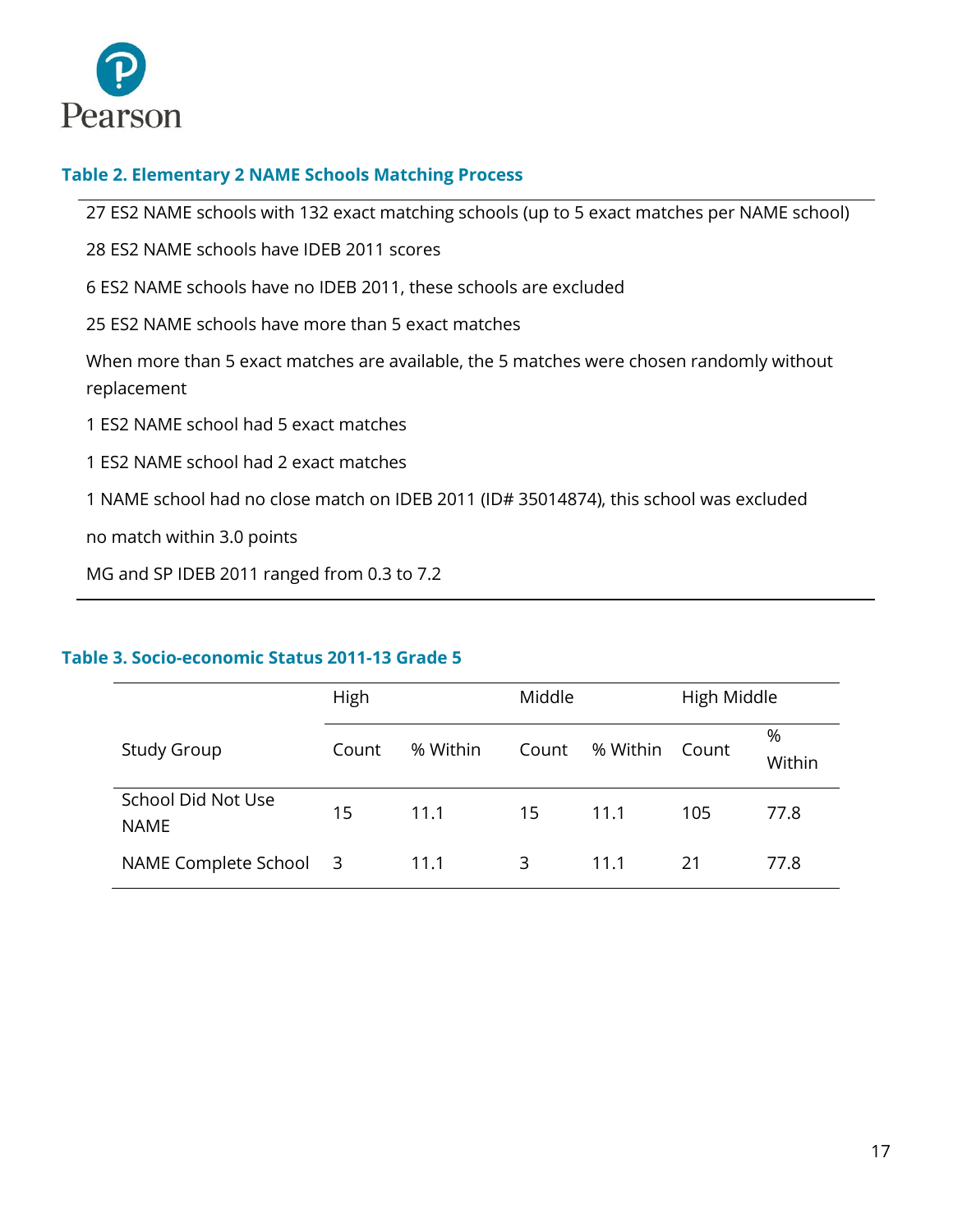

### <span id="page-18-0"></span>**Table 4. Socio-economic Status Grade 9**

|                                   | High                    |          |       |          | High Middle |             |
|-----------------------------------|-------------------------|----------|-------|----------|-------------|-------------|
| <b>Study Group</b>                | Count                   | % Within | Count | % Within | Count       | %<br>Within |
| School Did Not Use<br><b>NAME</b> | 15                      | 11.4     | 15    | 11.4     | 102         | 77.3        |
| NAME Complete School              | $\overline{\mathbf{3}}$ | 11.1     | 3     | 11.1     | 21          | 77.8        |

# <span id="page-18-1"></span>**Table 5. Level of Complexity Grade 5**

|                                   | Level 1 |                 | Level 2   |                 | Level 3 |                 | Level 4 |                 | Level 5 |                 |
|-----------------------------------|---------|-----------------|-----------|-----------------|---------|-----------------|---------|-----------------|---------|-----------------|
| <b>Study Group</b>                | Coun    | %<br>Withi<br>n | Coun<br>٠ | %<br>Withi<br>n | Coun    | %<br>Withi<br>n | Coun    | %<br>Withi<br>n | Coun    | %<br>Withi<br>n |
| School Did Not Use<br><b>NAME</b> | 15      | 11.1            | 65        | 48.1            | 15      | 11.1            | 5       | 3.7             | 35      | 25.9            |
| NAME Complete School              | 3       | 11.1            | 13        | 48.1            | 3       | 11.1            |         | 3.7             |         | 25.9            |

#### <span id="page-18-2"></span>**Table 6. Level of Complexity Grade 9**

|                                   | Level 3   |                 | Level 4   |                 | Level 5   |                 |
|-----------------------------------|-----------|-----------------|-----------|-----------------|-----------|-----------------|
| <b>Study Group</b>                | Coun<br>t | %<br>Withi<br>n | Coun<br>t | %<br>Withi<br>n | Coun<br>t | %<br>Withi<br>n |
| School Did Not Use<br><b>NAME</b> | 60        | 45.5            | -55       | 41.7            | 17        | 12.9            |
| NAME Complete School              | 12        | 44.4            | 11        | 40.7            | 4         | 14.8            |

*Note: The groups were matched exactly on school complexity level, the difference between the groups is caused by the incomplete factorial resulting from one NAME school only having 2 available matches.*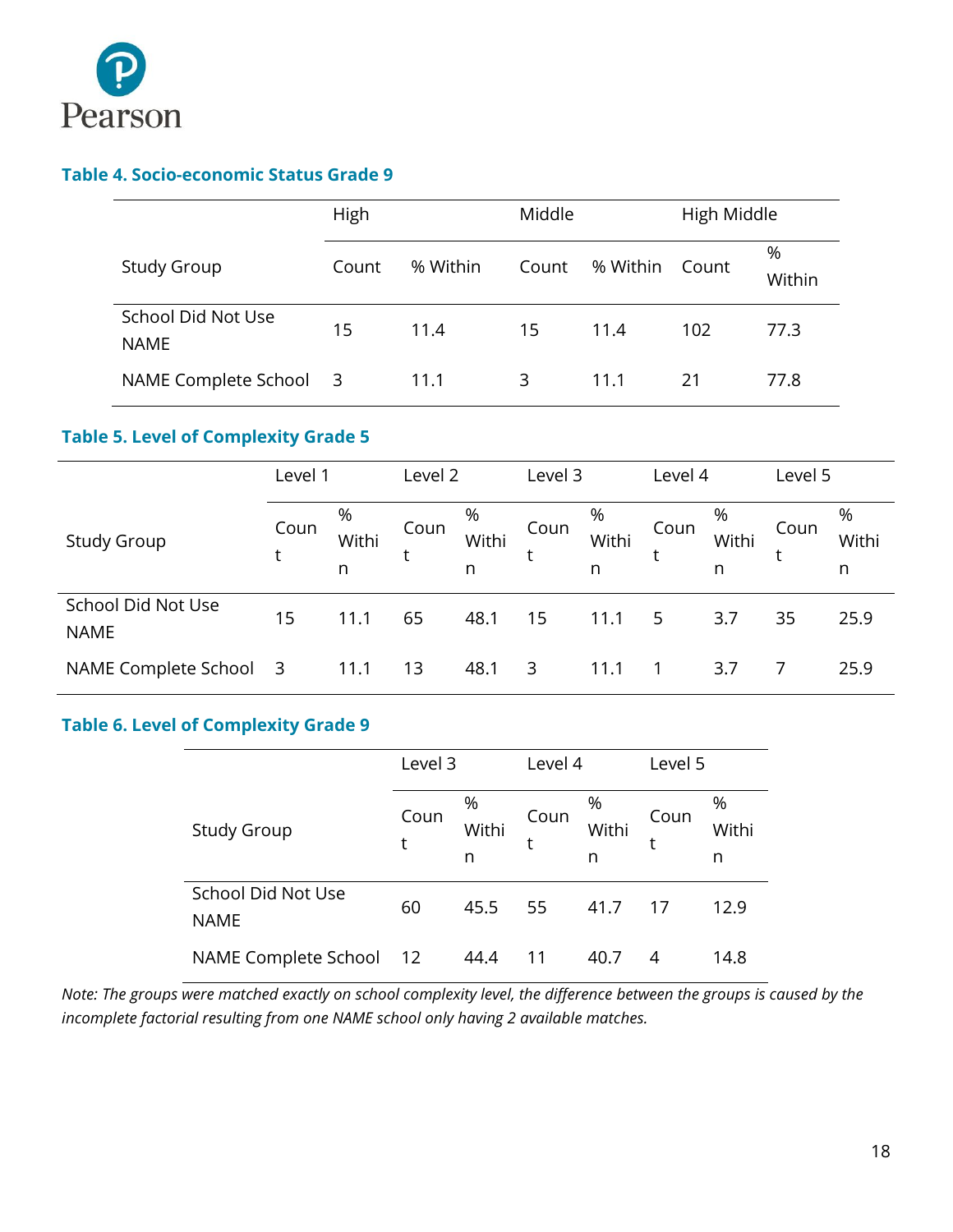

## <span id="page-19-0"></span>**Table 7. School Management Complexity Indicator Level Descriptions**

| Level 1 | Less than 50 students, working in single shift and step and presenting the<br>Kindergarten or Early Years or Elementary as higher step.                           |
|---------|-------------------------------------------------------------------------------------------------------------------------------------------------------------------|
| Level 2 | Sized between 50 and 300 registrations, operating in two shifts, offering<br>up to 2 stages and presenting the Kindergarten or Early Years as higher<br>step.     |
| Level 3 | Sized between 50 and 500 registrations, operating in two shifts, with 2 or 3<br>steps and presenting the Final Years (Elementary II) as higher step.              |
| Level 4 | Sized between 150 and 1000 registrations, operating in 2 or 3 shifts, with 2<br>or 3 steps, with High School / Vocational or adult education as highest<br>stage. |
| Level 5 | Porte between 150 and 1000 enrollment, operating in three shifts, 2 or 3<br>with steps having adult education as highest stage.                                   |
| Level 6 | Top-sized 500 registrations, operating in three shifts, with 4 or more steps,<br>with adult education as highest stage.                                           |

### <span id="page-19-1"></span>**Table 8. IDEB 2009 Group Statistics Grade 5**

| <b>Study Group</b>                | Numbe<br>r of<br>Schools | Mean  | Std.<br>Deviatio<br>n | Mean<br><b>Difference</b> | Р-<br>Value |
|-----------------------------------|--------------------------|-------|-----------------------|---------------------------|-------------|
| School Did Not Use<br><b>NAME</b> | 135                      | 5.960 | .6744                 | $-1252$                   | .393        |
| <b>NAME Complete School</b>       | -27                      | 6.085 | .7824                 |                           |             |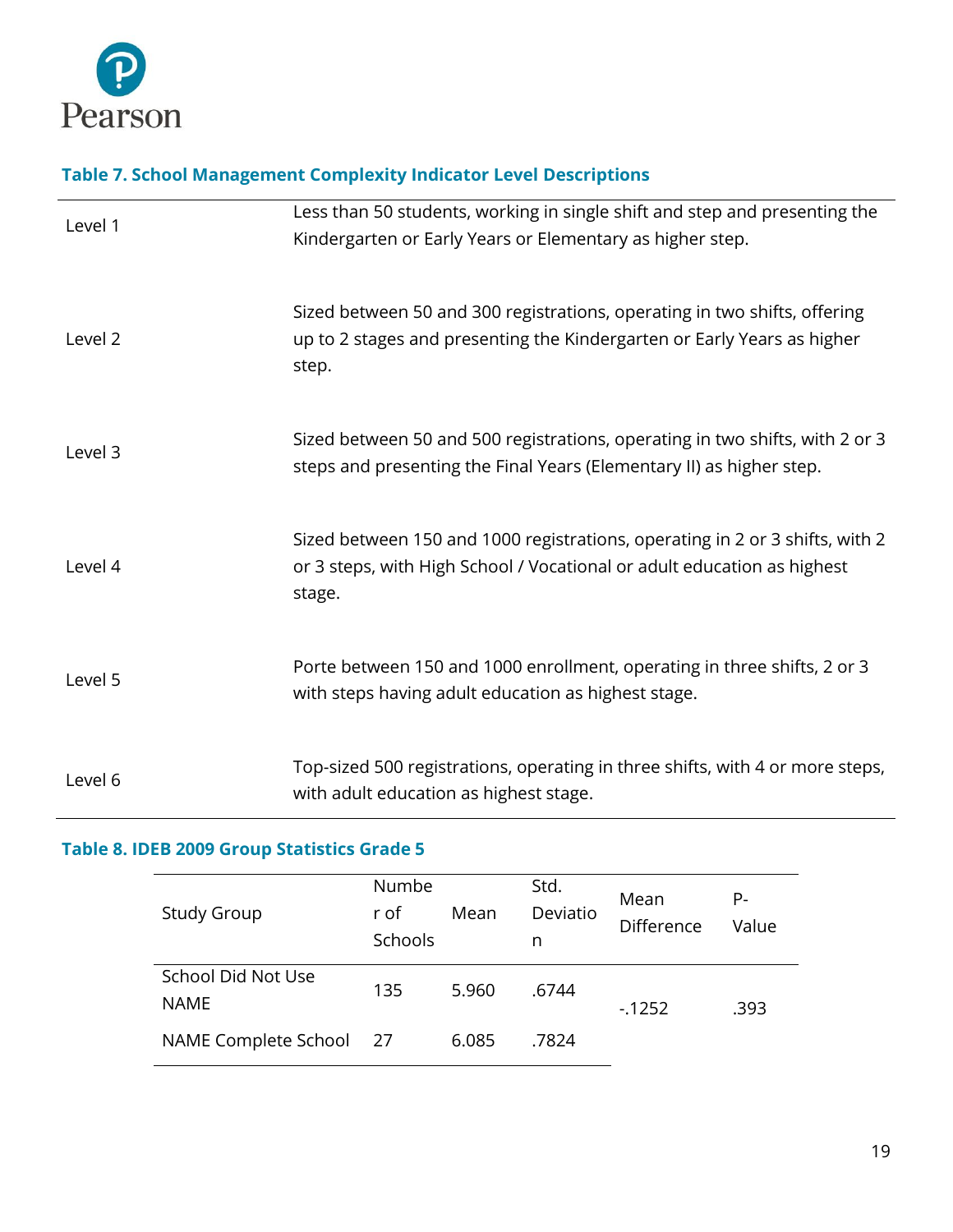

#### <span id="page-20-0"></span>**Table 9. IDEB 2011 Group Statistics Grade 9**

| <b>Study Group</b>                | Number<br>Ωf<br>Schools | Mean  | Std.<br>Deviation |
|-----------------------------------|-------------------------|-------|-------------------|
| School Did Not Use<br><b>NAME</b> | 132                     | 4.324 | .7073             |
| <b>NAME Complete School</b>       | 27                      | 4.348 | .7282             |

*Note: The groups were matched exactly on school IDEB score, the difference between the groups is caused by the incomplete factorial resulting from one NAME school only having 2 available matches.* 

#### <span id="page-20-1"></span>**Table 10. Matched Group Statistics and Model Parameters for Grade 5 Math**

| Parameter                         | N     |        | Mean Std. Deviation |
|-----------------------------------|-------|--------|---------------------|
| School Did Not Use<br><b>NAME</b> | 8,545 | 239.60 | - 46.63             |
| NAME Complete School              | 1,233 | 250.6  | 47.15               |

|                       |         |             |                |          | 95% Confidence<br>Interval |         |
|-----------------------|---------|-------------|----------------|----------|----------------------------|---------|
| Parameter             | B*      | <b>Bias</b> | Std.<br>Error* | P-Value* | Lower*                     | Upper*  |
| Intercept             | 205.028 | 0.020       | 4.392          | 0.001    | 196.915                    | 214.004 |
| <b>IDEB 2009</b>      | 7.670   | 0.004       | 0.688          | 0.001    | 6.223                      | 9.006   |
| Group Mean Difference | 11.067  | $-0.051$    | 1.424          | 0.001    | 8.492                      | 13.673  |

*\*Note: These estimates are bias corrected bootstrap estimates. Bootstrap estimates are based on 1000 samples*

*Means and Group Mean Difference are statistically adjusted for IDEB 2009*

*NAME mean = comparison mean + group mean difference*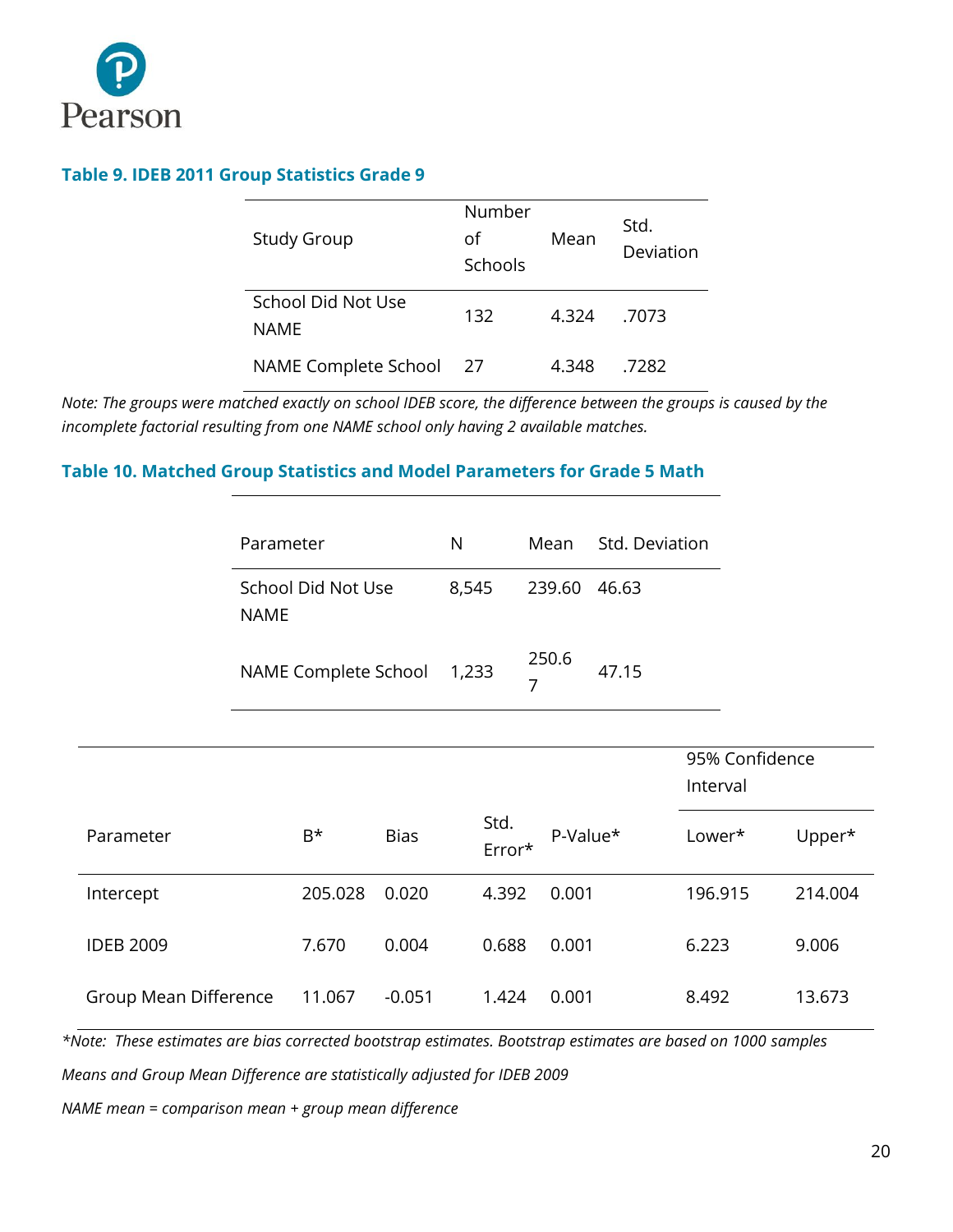

### <span id="page-21-0"></span>**Table 11. Matched Group Statistics and Model Parameters for Grade 5 Portuguese**

|                              |             | Parameter            |             | N     |                | Std. Deviation<br>Mean |       |                            |         |
|------------------------------|-------------|----------------------|-------------|-------|----------------|------------------------|-------|----------------------------|---------|
|                              | <b>NAME</b> | School Did Not Use   |             | 8,545 |                | 222.93                 | 46.06 |                            |         |
|                              |             | NAME Complete School |             | 1,233 |                | 227.32                 | 44.62 |                            |         |
|                              |             |                      |             |       |                |                        |       | 95% Confidence<br>Interval |         |
| Parameter                    |             | $B^*$                | <b>Bias</b> |       | Std.<br>Error* | P-Value*               |       | Lower*                     | Upper*  |
| Intercept                    |             | 185.539              | $-0.098$    |       | 4.328          | 0.001                  |       | 176.950                    | 193.935 |
| <b>IDEB 2009</b>             |             | 7.021                | 0.021       |       | 0.673          | 0.001                  |       | 5.706                      | 8.416   |
| <b>Group Mean Difference</b> |             | 4.388                | $-0.035$    |       | 1.256          | 0.002                  |       | 1.975                      | 7.046   |

*\*Note: These estimates are bias corrected bootstrap estimates. Bootstrap estimates are based on 1000 samples*

*Means and Group Mean Difference are statistically adjusted for IDEB 2009* 

*NAME mean = comparison mean + group mean difference*

#### <span id="page-21-1"></span>**Table 12. Matched Group Statistics and Model Parameters for Grade 9 Math**

| Parameter                         | N |                     | Mean Std. Deviation |
|-----------------------------------|---|---------------------|---------------------|
| School Did Not Use<br><b>NAME</b> |   | 11,370 255.32 45.59 |                     |
| NAME Complete School 1,984        |   | 261.40 47.08        |                     |